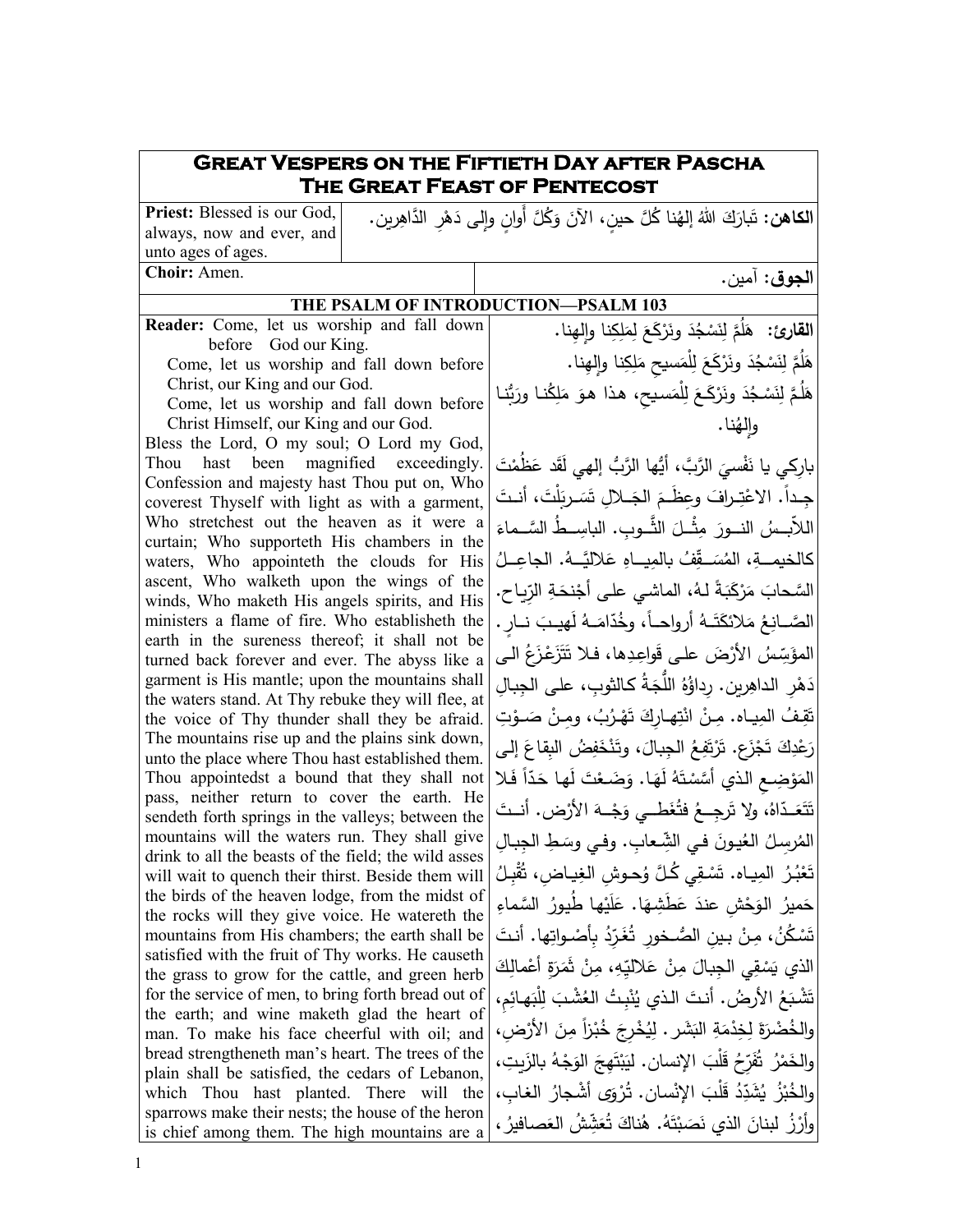refuge for the harts, and so is the rock for the hares. He hath made the moon for seasons; the sun knoweth his going down. Thou appointedst the darkness, and there was the night, wherein all the beasts of the forest will go abroad; young lions roaring after their prey, and seeking their food from God. The sun ariseth, and they are gathered together, and they lay them down in their dens. Man shall go forth unto his work, and to his labor until the evening. How magnified are Thy works, O Lord! In wisdom hast Thou made them all. The earth is filled with Thy creation. So is this great and spacious sea, wherein are things creeping innumerable, small living creatures with the great. There go the ships; there this leviathan, whom Thou hast made to play therein. All things wait on Thee, to give them their food in due season; when Thou givest it them, they will gather it. When Thou openest Thy hand, all things shall be filled with goodness; when Thou turnest away Thy face, they shall be troubled. Thou wilt take their spirit, and they shall cease; and unto their dust shall they return. Thou wilt send forth Thy Spirit, and they shall be created; and Thou shalt renew the face of the earth. Let the glory of the Lord be unto the ages; the Lord will rejoice in His works. Who looketh on the earth and maketh it tremble, Who toucheth the mountains and they smoke. I will sing unto the Lord throughout my life, I will chant to my God for as long as I have my being. May my words be sweet unto Him; I will rejoice in the Lord. O that sinners would cease from the earth, and they that work iniquity, that they should be no more. Bless the Lord, O my soul. The sun knoweth his going down. Thou appointedst the darkness, and there was the night. How magnified are Thy works, O Lord! In

wisdom hast Thou made them all. *Glory to the Father, and to the Son, and to the Holy Spirit; now and ever, and unto ages of ages. Amen.* Alleluia, Alleluia, Alleluia. Glory to Thee, O God. (THRICE) O our God and our Hope, glory to Thee!

ومَساكِنُ الـهيرودي تَتَقَدَّمُها. الـجِبالُ الـعالِيَةُ لِلأَيلَةِ، |<br>-والصُّـخورُ ۖ مَلْجأٌ للأرانب. صنَعَ القمَرَ للأوقاتِ، | ،ٌ ْـل َی َ ل ـة فكـان َ َ َ ُّ الظْلم َ ـل َع َها. ج غرو� َ ْت ُ ف َ َر ْ ُس ع َّ والشم ِّ تَعْبُـرُ جميــعُ وحــوشِ الغــاب. أشْـبالٌ تَـزْأَرُ<br>وَ ْ وفيهِ َّخْطُفَ وتَطْلُبَ مِنَ اللهِ طَعامَها. أشرَقَتِ الشَّمسُ ِت ل بَضَت. يَخْرُجُ الإنسانُ مَتْ، وفي صِـيَرِها رَبَ َع ـ<br>آم فاجت إلى عَمَلِهِ وإِلى صِناعَتِهِ حتى المَساء. ما أَعْظَمَ<br>. أَعْمالَكَ يا ربُّ، كلُّها بِحِكْمَةٍ صنَعْتَ، قَدِ امْتَلأَتِ<br>. ْ الأرضُ مِنْ خليقَتِكَ. هذا البَحْرُ الكَبيرُ الواسِعُ، <mark>|</mark> َ َــع ٌ م َار َ ٌ وانــات ِ صــغ ی َ َــا، ح َه َ ل َد َــد ا�ــات لا ع ٌ ّ �َ َ د هنــاك كِبار . هُناكَ تَجْرِي السُّفُنُ، هذا التِّتّينُ الذي خَلَقْتَهُ ْ َهـا َهـا طعام ْطی ُع ِت َ َّجـى، ل َر َت َ ت ّـاك ُّهـا إ� ُ ف�ـه. و�ل َـب ْلع ی ا<br>ا في حينِه، وإِذا أنتَ أعْطَيْتَها جمَعَتْ. تَقْتَحُ يدَكَ ْ فَيَمْتَلِئُ الكُلُّ خيْراً، تَصْرِفُ وجهَكَ فَيَضْطَرِبون. |<br>\* ْ تَنْزِعُ أرواحَهُمْ فَيَفْنَوْنَ، وإِلى تُرابِهِمْ يَرْجِعونَ. تُرْسِلُ .<br>ا .<br>⊣ .<br>ا روحَكَ فَيُخلَقُونَ، وتُجَدِّدُ وَجْهَ الأَرض. لِيَكُنْ مَجْدُ الرَّبِّ إلى الدهْرِ، يَفْرَحُ الرَّبُّ بأعمالِه. الذي يَنْظُرُ <u>ٰ</u> إلـــى الأرْضِ فيَجْعَلَهـــا تَرْتَعِــدُ، ويَمَــسُّ الجبـــالَ<br>. .<br>ا فتُذَخِّنُ. أُسَبِّحُ الرَّبَّ في حَيَاتِي، وأَرَّتِلُ لإلهِي ما دُمْتُ مَوْجوداً. يَلَّذُ لَهُ تَأْمُّلِي، وأنا أفرَحُ بالرَّبِّ. لِتَبِدِ الخَطأةُ مِنَ الأرضِ، ولا يبْقَ فيها الأثْمَة. بارِكِي يـا نفسِــيَ الـرَّبّ. الشَّـمْسُ عَرَفَتْ غُروبَهـا، جَعَلَ<br>\* أُنْسَــيَ الـرَّبّ. الشَّـمْسُ عَرَفَتْ غُـــةَ الظُلْمَةَ فكانَ لَيْلٌ. ما أعظَمَ أعمالَكَ يا ربُّ، كلَّها |<br>الظُلْمَةَ فكانَ لَيْلٌ. ما أعظَمَ أعمالَكَ يا ربُّ، كلَّها | بِحِكْمَةٍ صَنَعْتَ. المَحْدُ لِلآبِ، والابنِ، والروحِ القُدُسِ، الآنَ وكُلَّ أُوانٍ وإلى دَمُرِ الداهرِينِ. آمين. هَلِلوبِيا، هَلِلوبِيا، هَلِلوبِيا، المَجْدُ لَكَ يا الله (ثلاثا)، </sub> ْد. َج َ الم َك َا ل ن َ َجاء َر َنا و �ا إله

|                                                                                                                                                                                   | THE GREAT LITANY |                                               |                                   |
|-----------------------------------------------------------------------------------------------------------------------------------------------------------------------------------|------------------|-----------------------------------------------|-----------------------------------|
| <b>Deacon:</b> In peace, let us pray to the Lord.                                                                                                                                 |                  | ا <b>لشماس:</b> بسَلام إلى الرَّبِّ نَطْلُبٍ. |                                   |
| <b>Choir:</b> Lord, have mercy.                                                                                                                                                   |                  |                                               | ا <b>لجوقة</b> : يا رَبُّ ارْحَم. |
| الشماس: مِنْ أَجْلِ السَّلام الذي مِنَ العُلْمِي وخَلاصِ نُفوسِنا، إلى الرَّبِّ Deacon: For the peace from  <br>above and the salvation of our<br>souls, let us pray to the Lord. |                  |                                               |                                   |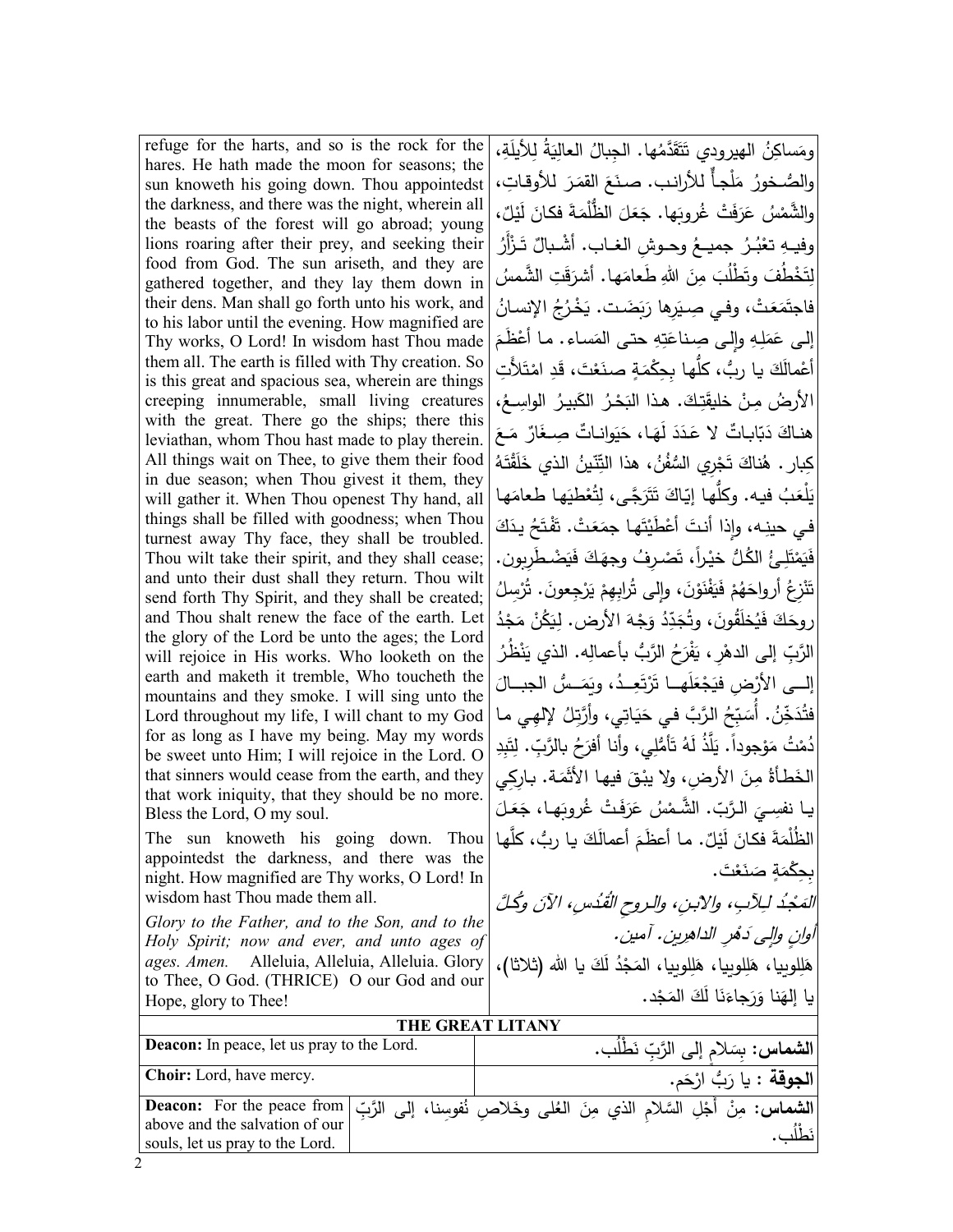| Choir: Lord, have mercy.                                                                             | <b>الجوقة :</b> يا رَبُّ ارْحَم.                                                                                           |
|------------------------------------------------------------------------------------------------------|----------------------------------------------------------------------------------------------------------------------------|
| <b>Deacon:</b> For the peace of the whole world, the<br>good estate of the Holy Churches of God, and | ا <b>لشماس:</b> مِنْ أَجْلِ سَلام كُلِّ العالَم وحُسْنِ شَاتِ                                                              |
| the union of all, let us pray to the Lord.                                                           | كنائِس اللهِ المُقَدَّسَةِ، واتِّحادِ الكُلِّ، إلى الرَّبِّ نَطلُب.                                                        |
| Choir: Lord, have mercy.                                                                             | <b>الجوقة:</b> يا رَبُّ ارْحَم.                                                                                            |
| <b>Deacon:</b> For this Holy House and those                                                         | ا <b>لشماس:</b> مِنْ أَجْلِ هذا البَيْتِ المُقَدَّسِ، والذينَ يَدْخُلُونَ                                                  |
| who with faith, reverence, and fear of God<br>enter therein, let us pray to the Lord.                | إليهِ بإيمانٍ وَوَرَعٍ وَخَوفِ اللهِ، إلى الرَّبِّ نَطْلُبٍ.                                                               |
| Choir: Lord, have mercy.                                                                             | ا <b>لجوقة:</b> يا رَبُّ ارْحَم.                                                                                           |
| <b>Deacon:</b> For our father and Metropolitan N.,                                                   | الشماس: مِنْ أَجْلِ أبينا وَمِتروبوليتِنا (فلان) وأسقُفِنا                                                                 |
| (our Archbishop N. or Bishop N.), the<br>honorable presbytery, the diaconate in Christ,              | (فلان) والكَهَنَةِ الْمُكَرَّمِينَ والشَمامسةِ الخُدَّامِ بالمَسيح،                                                        |
| all the clergy and people, let us pray to the<br>Lord.                                               | وجميع الإكليروسِ والشَّعْبِ، إلى الرَّبِّ نَطْلُب.                                                                         |
| Choir: Lord, have mercy.                                                                             | ا <b>لجوقة:</b> يا رَبُّ ارْحَم.                                                                                           |
| For Metropolitan Boulos and<br>Deacon:                                                               | ا <b>لشماس:</b> مِنْ أجلِ المِثْروبوليتِ بولُسَ والمِطْران يوحَنا                                                          |
| Archbishop Youhanna and their quick release<br>from captivity and safe return, let us pray to        | وفَكِّ أَسْرِهِما وعَوْدَتِهِما سالِمَيْنِ، إلى الرَّبِّ نَطْلُب.                                                          |
| the Lord.<br>Choir: Lord, have mercy.                                                                | ا <b>لجوقة:</b> يا رَبُّ ارْحَم.                                                                                           |
| <b>Deacon:</b> For our country, its President,<br>التلد،                                             |                                                                                                                            |
| civil authorities, and Armed Forces, let us                                                          | <b>(في أمريكا) الشعّاس:</b> مِنْ أَجْلِ حُكّام هَذا                                                                        |
| pray to the Lord.<br>Choir: Lord, have mercy.                                                        | ومُؤازَرَتِهِمْ في كُلِّ عَمَلٍ صالِحٍ، إلى الرَّبِّ نَطْلُب.                                                              |
|                                                                                                      | ا <b>لجوق</b> : يا رَبُّ ارْحَم.                                                                                           |
| <b>Deacon:</b> For this city and every city and<br>countryside and the faithful who dwell therein,   | ا <b>لشماس:</b> مِنْ أَجْلِ هذهِ المَدينةِ، وجَميع المُدُن<br>والقُرى والمؤْمِنينَ الساكِنينَ فِيها، إلى الرَّبِّ نَطْلُب. |
| let us pray to the Lord.<br>Choir: Lord, have mercy.                                                 |                                                                                                                            |
| <b>Deacon:</b> For healthful seasons, abundance                                                      | <b>الجوقة:</b> يا رَبُّ ارْحَم.                                                                                            |
| of the fruits of the earth, and peaceful                                                             | ا <b>لشماس:</b> مِنْ أَجْلِ اعْتِدالِ الأَهْوِيَةِ وخِصْبِ الأَرْض                                                         |
| times, let us pray to the Lord.                                                                      | بالنِّمارِ ، وأَوْقاتٍ سلاميَّةٍ، إلى الرَّبِّ نَطْلُبٍ.                                                                   |
| Choir: Lord, have mercy.                                                                             | ا <b>لجوقة</b> : يا رَبُّ ارْحَم.                                                                                          |
| <b>Deacon:</b> For travelers by sea, by land,                                                        | ا <b>لشماس:</b> مِنْ أَجْلِ المُسافرينَ في البَحْرِ والبَرِّ والجوِّ،                                                      |
| and by air, the sick, the suffering, the<br>captive, and for their salvation, let us                 | والمَرْضى والمَضْنِيينَ، والأَسْرَى وخَلاصِهمْ، إلى الرَّبِّ نَطْلَب.                                                      |
| pray to the Lord.<br>Choir: Lord, have mercy.                                                        |                                                                                                                            |
| <b>Deacon:</b> For our deliverance from all tribulation,                                             | ا <b>لجوقة:</b> يا رَبُّ ارْحَم.                                                                                           |
| wrath, danger, and necessity, let us pray to the                                                     | ا <b>لشماس:</b> مِنْ أَجْلِ نَجاتِنا مِنْ كُلِّ ضيق وَغَضَبِ                                                               |
| Lord.                                                                                                | وخَطَر وَشِدَةٍ، إلى الرَّبِّ نَطْلُب.                                                                                     |
| <b>Choir:</b> Lord, have mercy.                                                                      | ا <b>لجوقة:</b> يا رَبُّ ارْحَم.                                                                                           |
| <b>Deacon:</b> Help us; save us; have mercy on us;<br>and keep us, O God, by Thy grace.              | <b>الشماس:</b> أَعْضُدْ وَخَلِّصْ وارْحَمْ واحفَظْنا يا اللهُ بِنِعْمَتِكَ.                                                |
| Choir: Lord, have mercy.                                                                             | ا <b>لجوقة:</b> يا رَبُّ ارْحَم.                                                                                           |
|                                                                                                      |                                                                                                                            |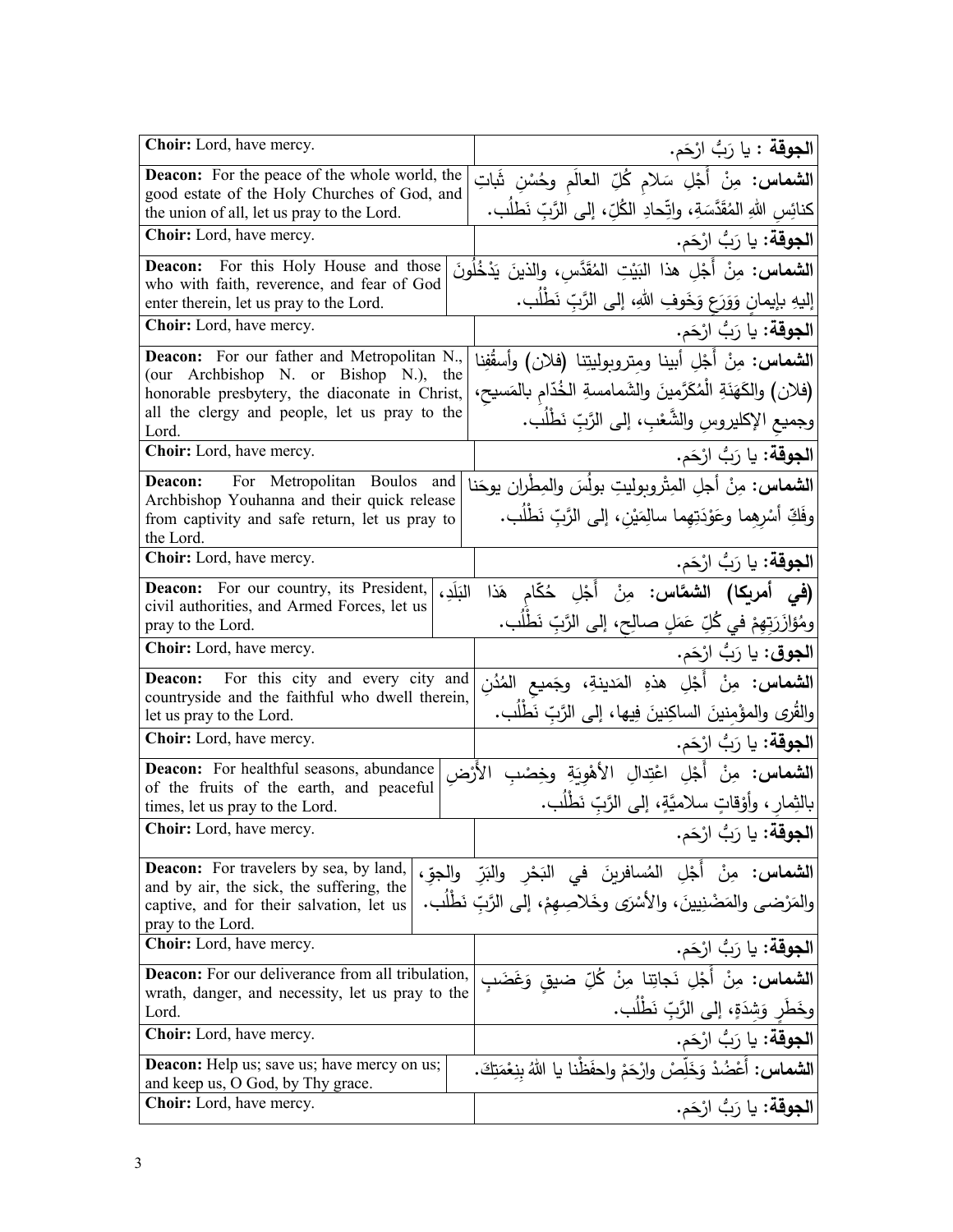| <b>Deacon:</b> Calling to remembrance our<br>all-holy, immaculate, most blessed and<br>glorious Lady the Theotokos and ever-<br>Virgin Mary, with all the Saints, let us<br>commend ourselves and each other, and<br>all our life unto Christ our God.<br>Choir: To Thee, O Lord.                        |            | الشماس: بعدَ ذِكْرِنا الكلِّيَةَ القَداسَةِ الطاهِرَةَ، الفائِقَةَ البَرَكاتِ،<br>المَجيدةَ، سيِّدَتَنا والِدةَ الإِلهِ الدائِمَةَ البَتوليَّةِ مَرْيَمَ، مَعَ جَميع<br>القدِّيسين، لِنوْدِعْ أَنفُسَنا وبَعْضُنا بَعْضاً وَكُلَّ حَياتِنا لِلْمَسيحُ<br>الإله. |
|----------------------------------------------------------------------------------------------------------------------------------------------------------------------------------------------------------------------------------------------------------------------------------------------------------|------------|-----------------------------------------------------------------------------------------------------------------------------------------------------------------------------------------------------------------------------------------------------------------|
|                                                                                                                                                                                                                                                                                                          |            | ا <b>لجوقة:</b> لَكَ يا رَبّ.                                                                                                                                                                                                                                   |
| <b>Priest:</b> For unto Thee are due all glory,<br>honor, and worship to the Father and to<br>the Son and to the Holy Spirit, now and<br>ever, and unto ages of ages.                                                                                                                                    |            | الكاهن: لأنَّهُ يَنْبَغي لَكَ كُلُّ تَمْجِيدٍ وإِكْرامٍ وسُجودٍ، أيها الآبُ<br>والابنُ والروحُ القدُسُ، الآنَ وكلَّ أوانٍ، وَإِلـىَّ دهرِ الدَّاهرين.                                                                                                           |
| Choir: Amen.                                                                                                                                                                                                                                                                                             |            | ا <b>لجوقة:</b> آمين.                                                                                                                                                                                                                                           |
|                                                                                                                                                                                                                                                                                                          |            | "O LORD, I HAVE CRIED" IN TONE ONE                                                                                                                                                                                                                              |
| O Lord, I have cried out unto Thee, hear<br>Thou me; hear Thou me, O Lord. O Lord, I<br>have cried out unto Thee, hear Thou me.<br>Give ear to the voice of my supplication<br>when I cry out unto Thee: hear Thou me, O<br>Lord.                                                                        |            | يا رَبِّ إليكَ صَرَخْتُ، فاسْتَمِعْ لي، إسْتَمِعْ لي يا ربُّ*<br>يا ربِّ إليْكَ صَرَخْتُ فاسْتَمِعْ لي، أنْصِتْ إلى صَوْتِ<br>تَضَرُّعي حينَ أَصْرُخُ إليكَ، إسْتَمِعْ لي يا رَبّ.                                                                              |
| Let my prayer be set forth before Thee as the<br>incense, and the lifting up of my hands as the<br>evening sacrifice; hear Thou me, O Lord.                                                                                                                                                              |            | لِتَسْتَقِمْ صَلاتي كالبَخورِ أمامَكَ، ولْيَكُنْ رَفْعُ يَدَيَّ<br>كَذَبِيحَةٍ مَسائيَّةٍ، إِسْتَمِعْ لي يا رَبُّ.                                                                                                                                              |
| Set a watch, O Lord, before my mouth, and a<br>protecting door round about my lips.                                                                                                                                                                                                                      |            | إجْعَلْ يا رَبُّ حارِساً لِفَمي وباباً حَصيناً على شَفَتَيَّ.                                                                                                                                                                                                   |
| Incline not my heart to evil words, to make<br>excuses in sins.                                                                                                                                                                                                                                          |            | لا شُرِلْ قَلْبِي إِلَى كَلامِ الشَّرِّ فَيَتَعَلَّلَ بِعِلَلِ الخطايا.                                                                                                                                                                                         |
| With men that work iniquity; and I will not<br>communicate with the choicest of them.                                                                                                                                                                                                                    |            | مَعَ الناسِ العامِلينَ الإِثْمَ ولا أتَّفِقُ مَعَ مُخْتارِيهِمْ.                                                                                                                                                                                                |
| The just man shall correct me in mercy and<br>shall reprove me; but let not the oil of the<br>sinner anoint my head.                                                                                                                                                                                     |            | سَيؤَدِّبُني الصدِّيقُ بِرَحْمَةٍ ويوَبِّخُني، أمّا زيتُ<br>الخاطِئِ فَلا يُدهَنُ به رأسي.                                                                                                                                                                      |
| For my prayer also shall still be against the<br>things with which they are well pleased; their                                                                                                                                                                                                          |            | لأَنَّ صَلاتي أيضاً في مَسَرَّتِهِمْ، قَدِ ابْتُٰلِعَتْ قُضاتُهُمْ                                                                                                                                                                                              |
| judges falling upon the rock have been<br>swallowed up.                                                                                                                                                                                                                                                  |            | مُلْتَصِقِينَ بِصَخْرَةٍ.                                                                                                                                                                                                                                       |
| They shall hear my words, for they are sweet; as<br> يَسْمَعونَ كَلِماتي فإنّها قَدِ اسْتُلِذّتْ مِثْلَ سَمْنِ الأَرْضِ<br>when the thickness of the earth is broken upon the<br>المُنْشَقِّ على الأَرْضِ تَبَدَّدَتْ عِظامُهُمْ حولَ الجَحيم.<br>ground, their bones are scattered by the side of hell. |            |                                                                                                                                                                                                                                                                 |
| But to Thee, O Lord, Lord, are<br>mine eyes; in Thee have I put my<br>trust, take not away my soul.                                                                                                                                                                                                      |            | لأَنَّ ياربُّ، ياربُّ إليكَ عَيْنَيَّ وعليكَ تَوَكَّلْتُ فَلا تَنْزع نَفسي.                                                                                                                                                                                     |
| Keep me from the snare which they have laid<br>for me, and the traps of the workers of<br>iniquity.                                                                                                                                                                                                      |            | إِحْفَظنِي مِنَ الفَخّ الذي نَصَبوهُ لي ومِنْ مَعاثِرِ<br>فاعِلي الإثْمِ.                                                                                                                                                                                       |
| Let the wicked fall into their<br>own nets, whilst I alone escape.                                                                                                                                                                                                                                       |            | تَسْقُطُ الخَطَأَةُ في مَصائِدِهِم وأكونُ أنا على انْفِرادِ إلى أنْ أعْبُرَ .                                                                                                                                                                                   |
| I cried unto the Lord with my voice, with my<br>voice unto the Lord, did<br>$\bf{l}$<br>supplication.                                                                                                                                                                                                    | make<br>my | بِصَوْتي إلى الرَّبِّ صَرَخْتُ، بِصَوْتي إلى الرَّبِّ                                                                                                                                                                                                           |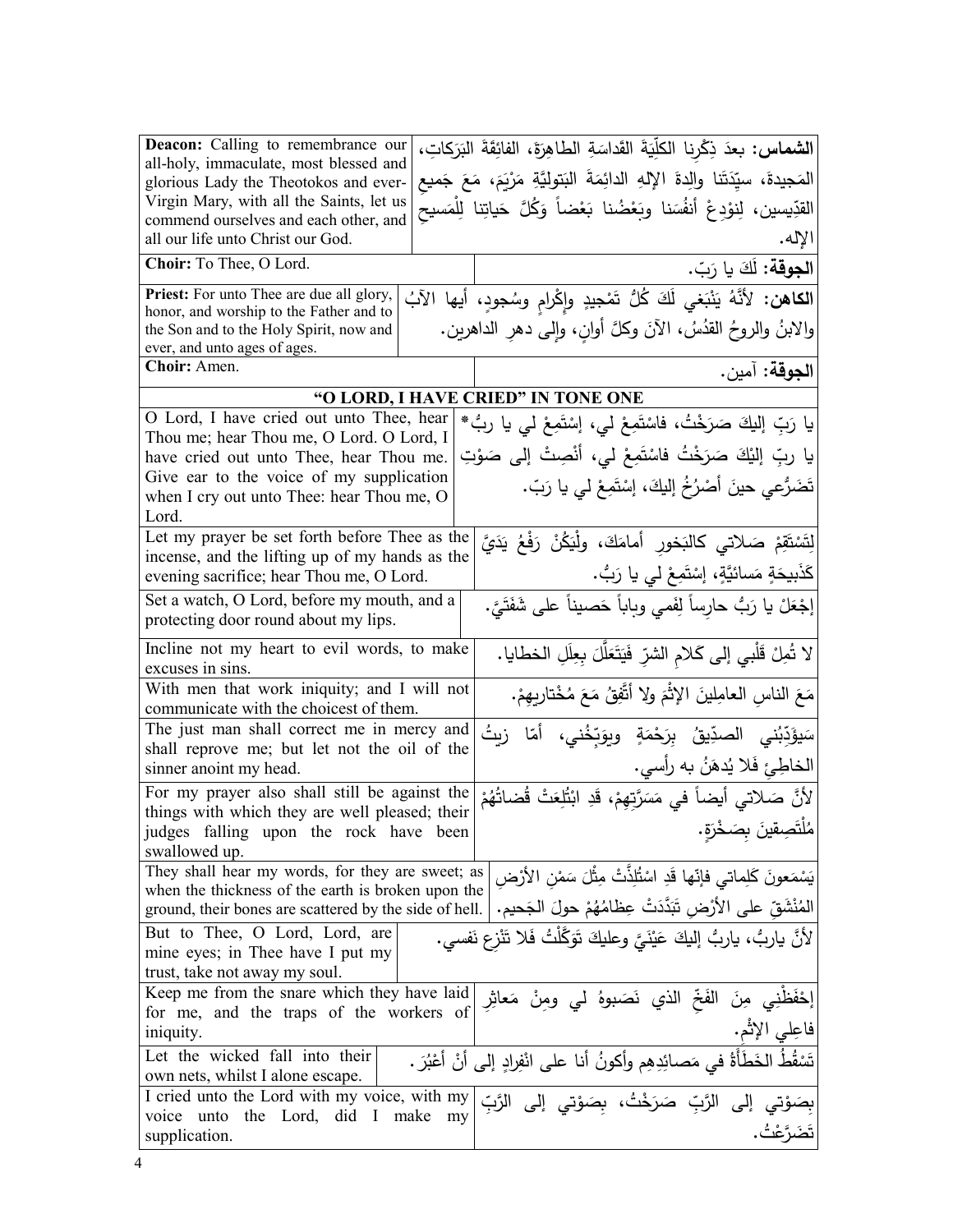| I will pour out before Him my supplication,<br>mine affliction before Him will I declare.          | أَسْكُبُ أَمامَهُ تَضَرُّعي وأَحْزاني قُدّامَهُ أُخَبِّرُ .                         |
|----------------------------------------------------------------------------------------------------|-------------------------------------------------------------------------------------|
| When my spirit was fainting within me, then<br>Thou knewest my paths.                              | عِنْدَ فَناءِ روحي مِنّي، أنتَ تَعْرِفُ سُبُلِي.                                    |
| In this way wherein I have walked they<br>hid for me a snare.                                      | في هذا الطريقِ التي كُنتُ أسلُكُ فيها أخْفَوا ليَ فخاً.                             |
| I looked on my right hand, and beheld, but<br>there was no man that would know me.                 | تأمَّلْتُ في المَيامِنِ وأَبْصَرْتُ فلَمْ يَكُنْ مَنْ يَعرِفُني.                    |
| Refuge failed me; no one cared for my soul.                                                        | ضاعَ المَهْرَبُ منّي ولَمْ يُوجَدُ مَنْ يَطْلُبُ نفسي.                              |
| I cried unto Thee, O Lord; I said: Thou art my<br>refuge and my portion in the land of the living. | فصرَخْتُ إليكَ يا ربُّ وقُلْتُ أنتَ هوَ رَجائي                                      |
| Attend unto my cry, for I am brought very low.                                                     | ونَصيبي في أرْضِ الأَحْياء.<br>أَنْصِتْ إلى طِلْبَتي فإنّي قَدْ تَذَلَّلْتُ جداً.   |
| Deliver me from them that persecute me,<br>for they are stronger than I.                           | نَجِّني مِنَ الذينَ يَضْطَهِدونَني فإنَّهُمْ قد اعْتَزّوا عليَّ.                    |
|                                                                                                    | <b>For Pentecost in Tone One</b>                                                    |
| Verse 10. Bring my soul out of prison, that I<br>may praise Thy Name.                              | غز <b>تَكِطِكَ 10 . أُخر</b> ج منَ الحَبسِ نَفسي، لكِّي أَشْكُرَ                    |
| Lo, we celebrate the Feast of Pentecost, the                                                       | اشمَكَ .                                                                            |
| presence of the Spirit, the fulfillment of the<br>promise and the completion of hope. How          | إنَّنــا مُعَيّـدونَ لِعيــدِ الخَمسـينِ، ولِحُضــورِ الــروحِ،                     |
| wonderful is this mystery; for it is great and                                                     | ولإنْجازِ الوَعْدِ السَّابِقِ وإِتْمامِ الرَّجاءِ. فَما أَشْرَفَ هَذا               |
| most solemn. Wherefore, we cry unto Thee, O<br>Lord and Creator of all, glory to Thee.             | السِرَّ ، بِمــا أنَّــهُ عَظــيمٌ وكُلِّــيٌّ الوَقــار . لِـذلكَ نَهْتِـفُ        |
|                                                                                                    | إِليكَ: أَيُّها الرَّبُّ المُبدِعُ الكُلَّ، المَجْدُ لَك.                           |
| Verse 9. The righteous shall wait for me until<br>Thou recompense me.                              | غز <b>تَكِطِك 9</b> . إيايَ يُنْتَظِّرُ الصِدِّيقونَ حَتَّى تُجازَبِنِي.            |
| Lo, we celebrate the Feast of Pentecost, the                                                       | إنَّنــا مُعَيّدونَ لِعيــدِ الخَمسـينِ، ولِحُضــورِ الــروحِ،                      |
| presence of the Spirit, the fulfillment of the<br>promise and the completion of hope. How          | ولإنْجاز الوَعْدِ السَّابِقِ وإِتْمامِ الرَّجاءِ. فَما أشْرَفَ هَذا                 |
| wonderful is this mystery; for it is great and<br>most solemn. Wherefore, we cry unto Thee, O      | السِرَّ ، بِمـا أَنَّـهُ عَظـيمٌ وكُلِّـيُّ الوَقـارِ . لِـذلكَ نَهْتِـفُ           |
| Lord and Creator of all, glory to Thee.                                                            | إليكَ: أَيُّها الرَّبُّ المُبدِعُ الكُلَّ، المَجْدُ لَك.                            |
| <b>Verse 8.</b> Out of the depths have I cried to<br>Thee, O Lord, Lord hear my voice.             | غز تكجه 8. مِنَ الأعْماق صَرَخْتُ اللهِّ يا ربُّ، يا ربُّ                           |
| Thou hast renewed for Thy Disciples, O                                                             | إِسْتَمِعْ صَنُوتِي.                                                                |
| Christ, a different kind of tongues, that they                                                     | أَيُّها المَسيح، لقَد جَدَّدتَ لِتَلامِيذِكَ عَدَداً آخَرَ مِنَ                     |
| might therewith proclaim that Thou art the<br>immortal Word and God Who granteth our               | الأَلسُن، لِكَيْ يَكْرِزوا بِها أَنَّكَ أَنْتَ هُوَ الإِلَهُ الكَلِمَةُ             |
| souls the Great Mercy.                                                                             | غَيْرُ المائتِ، المانِحُ نُفوسَنا الرَّحْمَةَ العُظْمى.                             |
| Verse 7. Let Thine ears be attentive to the<br>voice of my supplication. The Holy Spirit           | عز <b>تَكِكَ 7.</b> لَتِّكُن أُذْناكَ مُصْغِيَّتين إلى صَوتِ                        |
| provideth all; overfloweth with prophecy;<br>fulfilleth the Priesthood; and hath taught            | إِنَّ الروحَ القُدُسَ يَرْزُقُ كُلَّ شَيءٍ : يُفيضُ<br>تَضَرُّعِي.                  |
| wisdom to the illiterate. He hath revealed                                                         | النُّبوَّةَ، وَبُكَمِّلُ الكَهَنوتَ، وقَدْ عَلَّمَ الْحِكْمَةَ لِغَيْرِ الكَتَبَةِ، |
| the fishermen as theologians. He bringeth<br>together all the laws of the Church.                  | وأَظْهَرَ الصيّادينَ مُتَكَلِّمينَ باللاهوتِ، وهوَ المُؤْجِيَ لِكُلِّ               |
|                                                                                                    | شَرائِعِ البيعَةِ. فَيا أَيُّها المُعَزِّي، المُساوِي لِلآبِ والإِبْنِ              |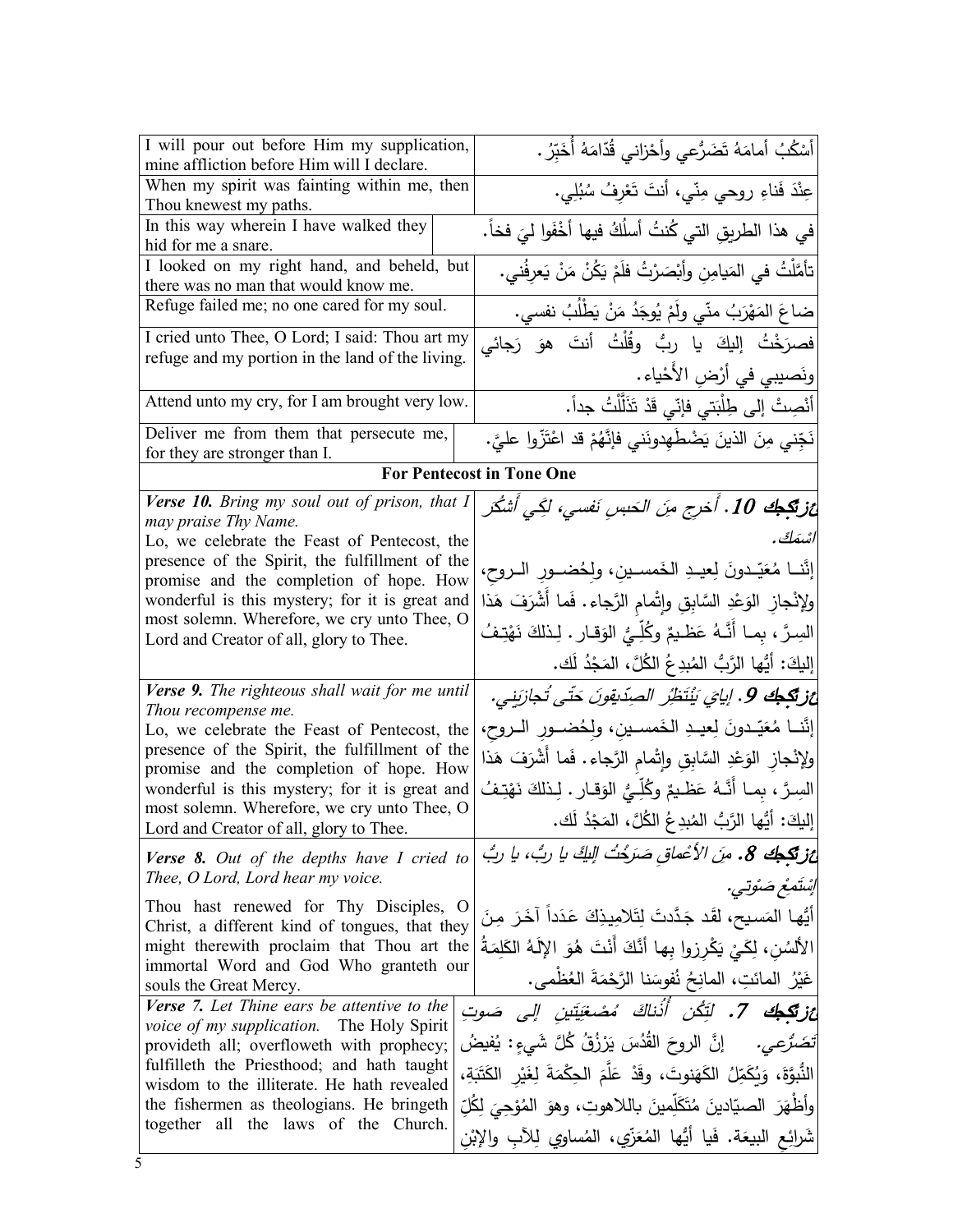| Wherefore, O Comforter, equal to the                                                             |  | في الجَوْهَرِ والعَرْشِ، المَجْدُ لَك.                                                |
|--------------------------------------------------------------------------------------------------|--|---------------------------------------------------------------------------------------|
| Father in Substance and the throne, glory to                                                     |  |                                                                                       |
| Thee.                                                                                            |  |                                                                                       |
|                                                                                                  |  | <b>Also for Pentecost in Tone Two</b>                                                 |
| Verse 6. If Thou, O Lord, shouldest mark<br>iniquities, Lord who shall stand? For with           |  |                                                                                       |
| Thee there is forgiveness. We have seen                                                          |  | َ <i>مَنْ يَثْبُتْ؟ فَإِنَّ مِن عِنْدِكَ الاغْتِفارِ</i> . ۖ قَدْ نَظَرِنا النورَ     |
| the true Light; we have received the                                                             |  | الحَقيقي وأخَذْنا الروحَ السَّماوي، ووَجَدْنا الإيمانَ الحَقِّ،                       |
| Heavenly Spirit; we have found the true                                                          |  |                                                                                       |
| Faith worshipping the undivided Trinity;<br>for He hath saved us.                                |  | فَلْنَسجُدْ لِلْثَالوثِ غَيْرِ المُنْقَسِمِ، لأَنَّهُ خَلَّصَنا.                      |
| Verse 5. Because of Thy Name have I<br>waited for Thee, O Lord; my soul hath                     |  | ئ زغتگجك 5. مِنْ أجلِ اسْمِكَ صَبَرْتُ لكَ يا رَبّ، صَبَرتُ                           |
| waited upon Thy word, my soul hath                                                               |  | نف <i>سي في أقوالِكَ، تَوَكَّلَتْ نَفسي علي الرَّبّ.</i> قَدْ نَظَرنا                 |
| hoped in the Lord. We have seen the<br>true Light; we have received the                          |  | النــورَ الحَقيقـي وأخَـذْنا الــروحَ السَّـماوي، ووَجَـدْنا الإيمــانَ               |
| Heavenly Spirit; we have found the true                                                          |  | الحَقّ، فَلْنَسجُدْ لِلْثَالوثِ غَيْرِ المُنْقَسِم، لأنَّهُ خَلَّصَنا.                |
| Faith worshipping the undivided                                                                  |  |                                                                                       |
| Trinity; for He hath saved us.                                                                   |  |                                                                                       |
| Verse 4. From the morning watch until<br>night, from the morning watch let Israel                |  | ئزتيجك 4. منِ انْفِجارِ الصُّنْبح إلى اللَّيل، منِ انْفِجارِ                          |
| trust in the Lord. By the Prophets Thou                                                          |  | <i>الصُّنْحِ لَيتَّكِلُّ إِسْرائَيلُ</i> ع <i>لى الرَّبِّ.</i> بالأنبياءِ أَخْبَرتَنا |
| didst tell us the way of salvation, O our                                                        |  | طَرِيقَ الخَـلاص يـا مُخَلِّصَـنا، وبِالرُسُلِ أطْلَعْتَ نِعْمَـةَ                    |
| Savior, and by the grace of Thy Spirit.                                                          |  |                                                                                       |
| Thou art God from the beginning; and for                                                         |  | روحِكَ. أنتَ هُوَ الإِلهُ أَوَّلاً، وأنتَ فيما بَعْدُ وإِلى الأَبَدِ                  |
| the time to come, and unto the ages, verily,<br>Thou art our God.                                |  | أَنْتَ هُوَ إِلْهُنا.                                                                 |
| Verse 3. For with the Lord there is mercy and                                                    |  | ئِ تَصَلَّكُهُ 3. لأَنَّ مِنَ الرَّبِّ الزَّحْمَـةَ، وَمِنْـهُ النَّجاةَ              |
| with Him is abundant redemption, and He                                                          |  |                                                                                       |
| will deliver Israel from all his iniquities. In                                                  |  | الكَثيرة، وَهُوَ يُنَجِّي إِسْرائيلَ مِنْ كُلِّ آثامِه. ۚ أَسَبِّحُكَ                 |
| Thy dwelling-places I offer praise, O Savior<br>of the world, and by the bending of the knees,   |  | في دياركَ يا مُخَلِّصَ العالَمِ، وبإِحْناءِ الرُّكَبِ، أَسْجُدُ                       |
| I worship Thine unconquerable might. In the                                                      |  | لِقَوَّتِكَ التــي لا تُقْهَـر . بالمَسـاءِ، وبالغَـداةِ، ونِصْــفِ                   |
| evening, on the morrow, at midnight, and at<br>all times, I bless Thee, O Lord.                  |  | النهارِ ، وفي كُلِّ الأوقاتِ، أبارِكُكَ يا رَبّ.                                      |
| Verse 2. Praise the Lord, all nations;                                                           |  | ئ تَرْجُلُكُمْ 2. سَبْحُوا الرَّبَّ يا جَمِيعَ الأَمَمِ، وَامْذَكُوهُ يا              |
| praise Him, all people. As we believers                                                          |  | <i>سائرَ الشُّعوب.</i> يا رَبُّ، إنَّنا نَحْنُ المُؤمنينَ، إذْ نُحْنى                 |
| bend, O Lord, in thy dwelling-places,<br>the knees of the soul and the body                      |  |                                                                                       |
| together, we praise Thee, O Father                                                               |  | في دِيارِكَ رُكَبَ النَّفْسِ والجِسْمِ مَعاً، نُسَبِّحُكَ أَيُّها الآبُ               |
| without beginning, the Son equally<br>without beginning, and the most Holy                       |  | الذي لا بَدْءَ لَـهُ، والإبنُ المُساوي لكَ فـي عَدَم البَداءةِ،                       |
| Spirit<br>coeternal<br>with<br>Thee,<br>the                                                      |  | والـروحُ الكُلِّـيُّ قُدْسُـهُ المُسـاوي لَـكَ فـي الأَزَلِيَّـةِ، المُنيـرُ          |
| Illuminator and Sanctifier of our souls.                                                         |  | والمُقَدِّسُ نُفوسَنا.                                                                |
| <b>Verse 1.</b> For His mercy is great toward us,<br>and the truth of the Lord endureth forever. |  | ئِ وَتَوَقِّكُهُ 1. لأَنَّ رَحْمَتَهُ قَدْ قَوَيتُ عَلَينا، وَحَقُّ الرَّبِّ          |
| Let us praise the consubstantial Trinity,                                                        |  | َيَـٰدُوُم <i>إلــى الــذَّهر .</i> لِنُسَـبِّح الشـالوثَ المُتَسـاوِيَ فــي          |
| the Father and the Son with the Holy<br>Spirit; for thus did all the Prophets preach,            |  | الْجَوْهَرِ ، الآبَ والإِبنَ والروحَ القُدُسَ، لأنَّ الأنبياءَ كافَّةً                |
| and the Apostles with the Martyrs, too.                                                          |  | هَكَذَا كَرَزِوا، وكَذَلِكَ الرُسُلُ والشَّهَداءِ.                                    |
|                                                                                                  |  |                                                                                       |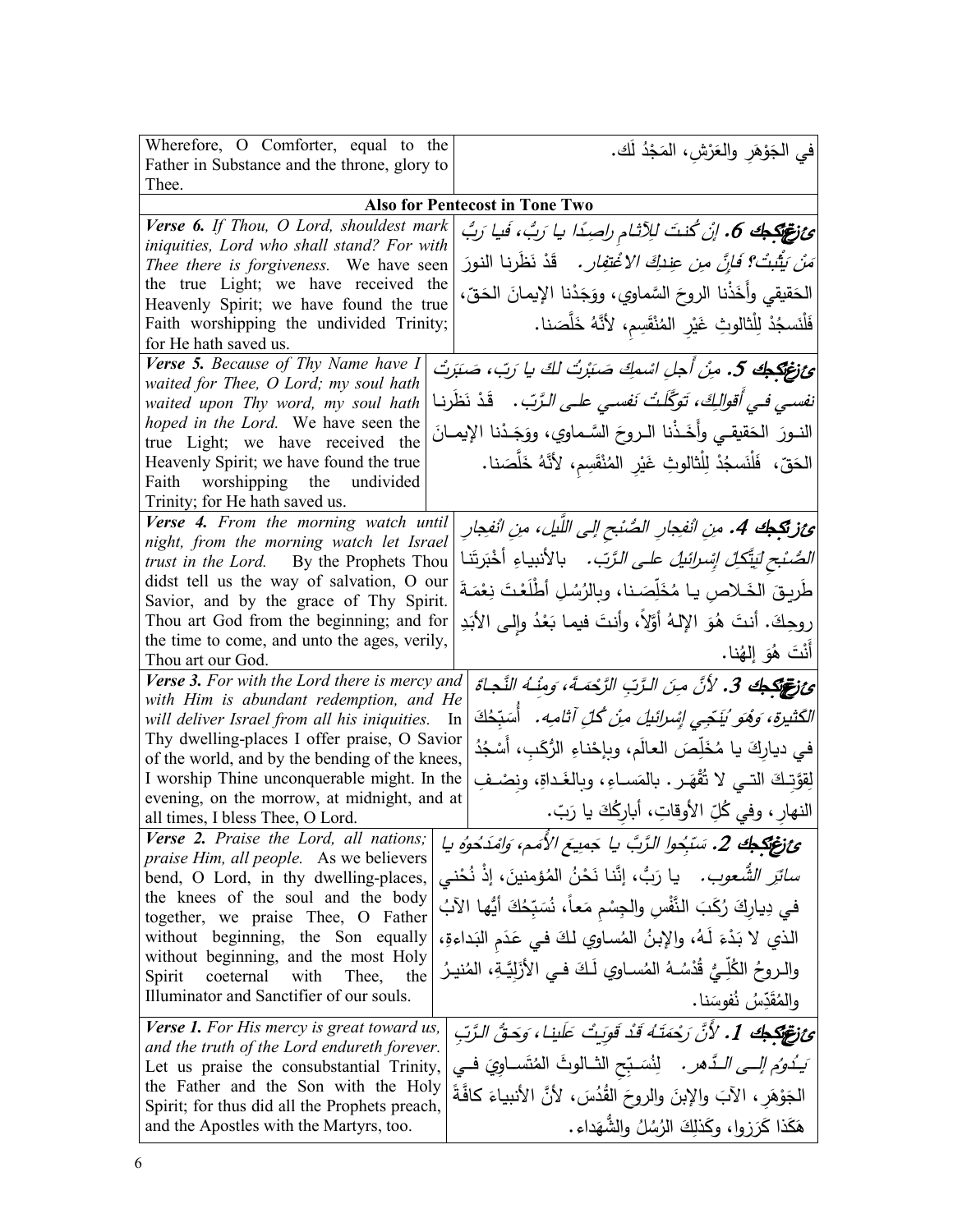| <b>DOXASTICON FOR PENTECOST IN TONE EIGHT</b>                                                                                                                             |                                                                             |  |
|---------------------------------------------------------------------------------------------------------------------------------------------------------------------------|-----------------------------------------------------------------------------|--|
| Glory to the Father, and to the Son, and                                                                                                                                  | المَجْدُ للِآبِ، والابنِ، والروح القُدْسِ. الآنَ وكلَّ أوانِ والِي          |  |
| to the Holy Spirit; both now and ever,                                                                                                                                    | <i>دهر الداهرين، آمين.</i> هَلُمّوا أيُّها الشُّعوبُ لِنَسْجُدْ             |  |
| and unto ages of ages. Amen. Come ye<br>nations, let us worship the three-personed                                                                                        |                                                                             |  |
| Godhead, a Son in the Father, with a                                                                                                                                      | لِلْثالوثِ المُثَلَّثِ الأَقانيم: إبْنِ في الآبِ مَعَ روحٍ قُدُسٍ؛          |  |
| Holy Spirit; for the Father timelessly hath                                                                                                                               | لأَنَّ الآبَ قَدْ وَلَدَ، خُلُوّاً مِنْ زَمَنٍ، إبنـاً مُساوِياً لَـهُ فـي  |  |
| begotten the Son, equal to Him in eternity                                                                                                                                | الأَزَلِيَّةِ والعَرْشِ؛ والروحُ القُدُسُ كانَ في الآبِ مُمَجَّداً مَعَ     |  |
| and the throne; and the Holy Spirit was in<br>the Father, glorified with the Son, one                                                                                     |                                                                             |  |
| Might, one Substance, one Godhead,                                                                                                                                        | الإِبن: قُوَّةٌ واحِدَةٌ، جَوْهَرٌ ۖ واحِدٌ، لاهوتٌ واحِدٌ، الذي نَسْجُدُ   |  |
| which we all worship, saying, Holy God                                                                                                                                    | لــهُ جَميعُنــا، قــائلين: قُـدّوسٌ اللهُ الــذي أَبْـدَعَ كُـلَّ شَــيْءٍ |  |
| Who created everything through the Son                                                                                                                                    | بالإبنِ، بِمؤازَرَةِ الروحِ القُدُسِ؛ قُدّوسٌ القَوِيُّ الذي بِهِ عَرَفنا   |  |
| with the help of the Holy Spirit; Holy<br>Mighty, in Whom we knew the Father,                                                                                             |                                                                             |  |
| and through Whom the Holy Spirit came                                                                                                                                     | الآبَ، والـروحُ القُدُسُ أَقْبَـلَ إلــى العـالَم؛ قُدّوسٌ الـذي لا         |  |
| to the world; Holy Immortal One, the                                                                                                                                      | يَموتُ، الـروحُ المُعَزِّي، المُنبَثِقُ مِنَ الآبِ، المُسْتَقِرُّ فـي       |  |
| comforting Spirit, proceeding from the                                                                                                                                    | الإبن، أَيُّها الثالوثُ القدّوسُ، المَجْدُ لَك.                             |  |
| Father and resting in the Son; O Holy                                                                                                                                     |                                                                             |  |
| Trinity, glory to Thee.<br>Deacon: Wisdom! Stand Upright!                                                                                                                 |                                                                             |  |
| الشماس : الحِكْمَة! فلْنَسْتَقِم!                                                                                                                                         |                                                                             |  |
| <b>O GLADSOME LIGHT</b>                                                                                                                                                   |                                                                             |  |
| Choir: O gladsome Light of the holy glory                                                                                                                                 | ا <b>لجوقة:</b> يا نوراً بهِيَّاً لِقُدْس مَجْدِ الآبِ الذي لا يَموتُ،      |  |
| of the immortal Father, heavenly, holy,<br>السَّماويُّ، القدّوسُ، المَغْبوطُ، يا يسوعُ المسيح. إذْ قدْ<br>blessed Jesus Christ. Now that we have                          |                                                                             |  |
| come to the setting of the sun, and behold                                                                                                                                |                                                                             |  |
| the light of evening, we praise God: Father,                                                                                                                              | بَلَغْنا إِلى غُروبِ الشَّمْسِ، ونَظرْنا نوراً مَسائياً، نُسبِّحُ           |  |
| Son, and Holy Spirit. For meet it is at all                                                                                                                               | الآبَ والإِبْنَ والروحَ القُدُسَ الإِلهَ. فَيا ابنَ اللهِ المُعطيَ          |  |
| times to worship Thee with voices of praise,<br>O Son of God, Giver of Life. Therefore all                                                                                | الحياةَ، إنَّكَ لَمُسْتَحِقٌّ في سائرَ الأوقاتِ أنْ شُبَحِّ                 |  |
| the world doth glorify Thee.                                                                                                                                              | بِأَصْواتٍ بارَّةٍ، لِذَلِكَ العالَمُ لَكَ يُمَجِّد.                        |  |
|                                                                                                                                                                           |                                                                             |  |
| Deacon: The evening prokeimenon.                                                                                                                                          | SATURDAY PROKEIMENON IN TONE SIX                                            |  |
|                                                                                                                                                                           | ا <b>لشمّاس:</b> تَرْنيمَةُ المَساء.                                        |  |
| Choir:<br>The Lord is King, and hath clothed<br>Himself with majesty. (ONCE)                                                                                              | ا <b>لجوقة:</b> اَلرَّبُّ قَدْ مَلَكَ وَالجَلالَ لَبِسَ.                    |  |
| Verse 1.<br>The Lord is robed; He is girded with<br><b>ستيخن:</b> <i>لَبِسَ الرَّبُّ الْقُوَّةِ وَتَمْنُطُقَ بِهَا</i> .  (اللازمة)                                       |                                                                             |  |
| strength. (Refrain)                                                                                                                                                       |                                                                             |  |
| For He has established the world so<br>Verse 2.<br><b>ستيخن</b> : ' <i>لأَنَّهُ وَطِّدَ المَسْكُونَةَ فَلَنْ تَتَزَعْزَع</i> . (اللازمة)<br>that it shall never be moved. |                                                                             |  |
| (Refrain)                                                                                                                                                                 |                                                                             |  |
| Verse 3.<br>adores thy house, O Lord,<br>Holiness<br>غز تكجَّك: لأَنَّهُ ثَبَّتَ المَسكونَةَ فَلَن تَتَزَعَزَع.                                                           |                                                                             |  |
| forever. (Refrain)                                                                                                                                                        |                                                                             |  |
|                                                                                                                                                                           | THE OLD TESTAMENT READINGS                                                  |  |
| The First Reading                                                                                                                                                         |                                                                             |  |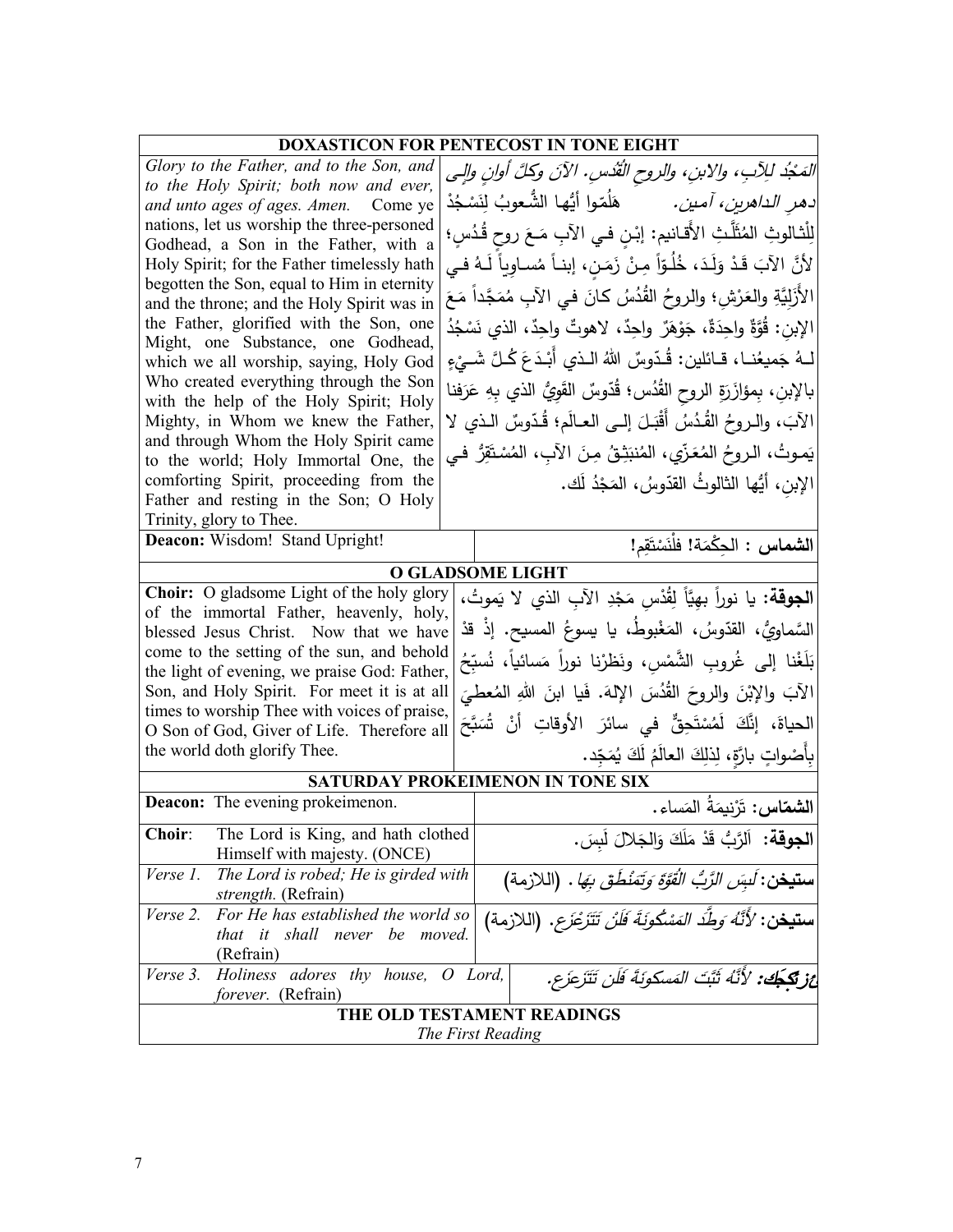## **Deacon**: Wisdom!

**Reader**: The Reading from the Book of Numbers (11:16-17, 24-29).

**Deacon**: Let us be attentive!

**Reader**: The Lord said unto Moses: Gather unto Me seventy men of the elders of the people, whom thou thyself knowest to be the elders of the people and their scribes, and bring them unto the Tabernacle of Witness, and they shall stand there with thee. And I will come down and talk with thee there; and I will take of the Spirit which is upon thee, and will put it upon them; and they shall bear the concern for the people with thee, that thou bear it not thyself alone. And Moses gathered seventy men from the elders of the people, and set them round about the Tabernacle. And the Lord came down in a cloud, and spake unto Moses, and took of the Spirit that was upon him and gave it unto the seventy men that were elders. And it came to pass that, when the Spirit rested upon them, they prophesied in the camp, and they ceased. But there remained two of the men in the camp, the name of the one was Eldad, and the name of the other Modad, and the Spirit rested upon them, and they were of them that were written, but went not out unto the Tabernacle, and they prophesied in the camp. And there ran a young man, and told Moses, and spake unto him, saying: Eldad and Modad prophesy in the camp. And Jesus, his chosen one, the son of Navi, who attended on Moses, answered and said: My lord Moses, forbid them. And Moses said unto him: Art thou envious for my sake? Would that all the Lord's people were Prophets, whenever the

ا**لشماس :** حِكْمَةٌ!<br>م ا**لقارئ:** قِرَاءَةٌ أُولَى مِنْ سِفْرِ العَدَد. (عدد 11:| (29-24 ،17-16 ا**لشماس:** لِنُصْغِ. ا**لقارئ:** فَقَالَ الرَّبُّ لِمُوسَى: «اجْمَعْ إِلَيَّ سَبْعِينَ<br>. ِّ مِنْ شُيُوخِ إِسْرَائِيلَ الَّذِينَ تَعْلَمُ أَنَّهُمْ شُيُوخُ<br>\* ْ ُلا ؘ<br>ؚ ر الشَّعْبِ وَعُرَفَاؤُهُ، وَأَقْبِلْ بِهِمْ إِلَى خَيْمَةِ الاجْتِمَاعِ<br>. **:** ْ فَيَقِفُوا هُنَاكَ مَعَكَ. فَأَنْزِلَ أَنَا وَأَتَكَلَّمَ مَعَكَ هُنَاكَ، |<br>... <u>َ</u> ْ وَآخُذَ مِنَ الرُّوحِ الَّذِي عَلَيْكَ وَأَضَعَ عَلَيْهِمْ، فَيَحْمِلُونَ **ٔ** مَعَكَ ثِقْلَ الشَّعْبِ، فَلاَ تَحْمِلُ أَنْتَ وَحْدَكَ. وَجَمَعَ<br>مَعَكَ ثِقْلَ الشَّعْبِ، فَلاَ تَحْمِلُ أَنْتَ وَحْدَكَ. وَجَمَعَ َ َف ْ ق أَو َ ْ ِب و ُ ِوخ َّ الشع ْ ُ شی ِن ً م ُلا َج َ ر ِین ْع � َ ْ موسى س م ُ ه حَوَالَيِ الْخَيْمَةِ. فَنَزَلَ الرَّبُّ فِي سَحَابَةٍ وَتَكَلَّمَ مَعَهُ،<br>مَعَنَّمَ الْجَيْمَةِ الْمَنْزَلِ الرَّبُّ فِي سَحَابَةٍ وَتَكَلَّمَ مَعَهُ، َ ِین ْع َ َّ ى الس� ل َ َ ع َل َع َج ِ و ْه �َ ل َ ِي ع َّذ َ ُّ الر ِوح ال ِن َ َذ م أَخ و َ ْ رَجُلاً الشُّيُوخَ. فَلَمَّا حَلَّتْ عَلَيْهِمِ الرُّوحُ تَتَبَّأُوا، وَلِكِنَّهُمْ<br>ِ **ّ** َ لَمْ يَزِيدُوا. وَبَقِيَ رَجُلاَنِ فِي الْمَحَلَّةِ، اسْمُ الْوَاحِدِ<br>َ أَلْدَادُ، وَاسْمُ الآخَرِ مِيدَادُ، فَحَلَّ عَلَيْهِمَا الرُّوحُ. وَكَانَا |<br>. **ّ** مِنَ الْمَكْتُوبِينَ، لكِنَّهُمَا لَمْ يَخْرُجَا إِلَى الْخَيْمَةِ، فَتَنَبَّآ فِي الْمَحَلَّةِ. فَرَكَضَ غُلاَمٌ وَأَخْبَرَ مُوسَى وَقَالَ:<br>-«أَلْدَادُ وَمِيدَادُ يَتَتَبَّآنِ فِي الْمَحَلَّةِ». فَأَجَابَ يَشُوعُ بْنُ نُونَ خَادِمُ مُوسَى مِنْ حَدَاثَتِهِ وَقَالَ: «يَا سَيِّدِي | مُوسَى، ارْدَعْهُمَا!» فَقَالَ لهُ مُوسَى: «هَلْ تَغَارُ أَنْتَ لِي؟ يَا لَيْتَ كُلَّ شَعْبِ الرَّبِّ كَانُوا أَنْبِيَاءَ إِذَا جَعَلَ ْ ْ الرَّبُّ رُوحَهُ عَلَيْهِمْ». **ٔ** 

| Lord should put His Spirit upon them!                                 |                                                 |
|-----------------------------------------------------------------------|-------------------------------------------------|
| The Second Reading                                                    |                                                 |
| Deacon: Wisdom!                                                       | الشماس: حكْمَةٌ!                                |
| <b>Reader:</b> The Reading from the Prophecy of<br>Joel $(2:23-32)$ . | القارئ: قَراءَةٌ مِنْ نُبوَّةٍ يوئيل (2: 23–32) |
| <b>Deacon:</b> Let us be attentive!                                   | الشماس: لِنُصْغِ.                               |
|                                                                       |                                                 |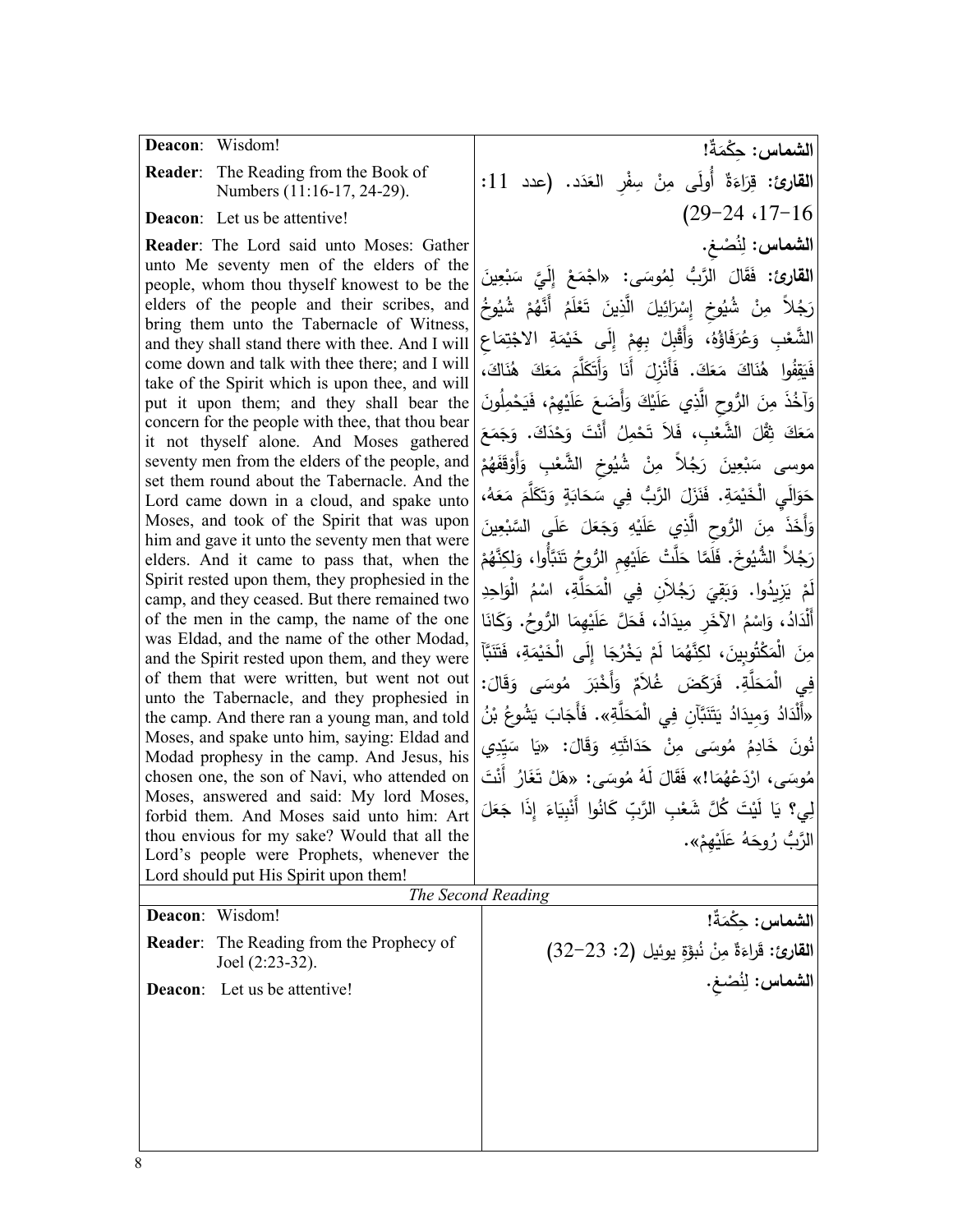**Reader**: Thus saith the Lord: Be glad, ye children of Zion, and rejoice in the Lord your God, for He hath given you food justly, and He will rain on you the early and the latter rain, as before. And the threshing-floors shall be full of wheat, and the vats shall overflow with wine and oil. And I will recompense you for the years that the locust hath eaten, and the cankerworm and caterpillar and the palmerworm – My great army which I sent among you. And ye shall eat and be nourished, and shall be satisfied, and shall praise the Name of the Lord your God, that hath dealt wondrously with you; and My people shall never be put to shame. And ye shall know that I am in the midst of Israel, and I am the Lord your God, and that there is none other beside Me, and My people shall never be put to shame. And it shall come to pass afterward, that I will pour out My Spirit upon all flesh; and your sons and your daughters shall prophesy, your old men shall dream dreams, and your young men shall see visions. For upon My servants and upon My handmaids in those days will I pour out of My Spirit, and they shall prophesy. And I will show dread marvels in the heavens above and signs upon the earth below, blood and fire and vapor of smoke. The sun shall be turned into darkness, and the moon into blood, before the great and the notable day of the Lord come. And it shall come to pass that whosoever shall call upon the Name of the Lord shall be saved.

ا**لقارئ:** هَكَذا يَقولُ الرَّبُ: "يَا بَنِي صِـهْيَوْنَ، ابْتَهِجُوا |<br>' .<br>. **ٔ** وَافْرَحُـوا بِـالرَّبِّ إِلـهِكُـمْ، لأَنَّـهُ يُعْطِـيكُمُ الْمَطَـرَ الْمُبَكِّرَ ْ ِـي أََّوِل ًا ف ِر ـأَخ ّ َ ت ُ َم ًا و ِـر ّ َك � ُ ًا م َ َطـر ْ م ُم ْك �َ ل َ ُ ع ِزل ن ُ � َ ،ِ و ِه ّ ق َ َى ح ل ع <u>ٔ</u> َ الْوَقْـتِ، فَـتُمْلأُ الْبَيَــادِرُ ِ حِنْطَــةً، وَتَفِـيضُ حِيَــاضُ ق َ � الْمَعَاصِرِ خَمْرًا وَزَيْتًا. وَأُعَوِّضُ لَكُمْ عَنِ السِّنِينَ الَّتِي |<br>يَجْمَعَنِّ مِنْ الْمَسَلِّينَ الْمَسَلِّينَ الْمَسَلِّينَ الْمَسَلِّينَ الْمَسَلِّينَ الْمَسَلِّينَ الْمَسْلِ **المستقبل** شِـــي<br>ــــــي ْ � *َــصُ، جَ*ه<br>ت أَكَلَهَــا الْجَــرَادُ، الْغَوْغَــاءُ وَالطَّيَّــارُ وَالْقَمَـ<br>أَكَلَهَــا الْجَــرَادُ، الْغَوْغَــاءُ وَالطَّيَّــارُ الْعَظِيمُ الَّذِي أَرْسَلْتُهُ عَلَيْكُمْ. فَتَأْكُلُونَ أَكْلاً وَتَشْبَعُونَ َ وَتُسَبِّحُونَ اسْمَ الرَّبِّ إِلهِكُمُ الَّذِي صَنَعَ مَعَكُمْ عَجَبًا، | ُس ت وَلاَ يَخْزَى شَـعْنِيِ إِلَـى الأَبَـدِ. وَتَعْلَمُـونَ أَنِّـي أَنَـا فِـي ٍ ْ ْ وَسْطِ إِسْرَائِيلَ، وَأَنِّي أَنَا الرَّبُ إِلهُكُمْ وَلَيْسَ غَيْرِي. وَلاَ **ٔ** ْ يَخْزَى شَعْبِي إِلَى الأَبَدِ. وَيَكُونُ بَعْدَ ذلِكَ أَنِّي أَسْكُبُ ْ رُوحِي عَلَى كُلِّ بَشَرٍ، فَيَتَنَبَّأُ بَنُوكُمْ وَبَنَاتُكُمْ، وَيَحْلَمُ<br>. **ٔ** ًى. ُ ؤ ْ ر ُم ُك َا� َى َ شــ� َــر � َ ًــا، و َم ْلا ْ أَح ُم ُك ُوخ ِ ُشــی ِبیــد َ َ ْ ــى الع ل َ َع و أَيْضًا وَعَلَى الإِمَاءِ أَسْكُبُ رُوحِيٍ فِي تِلْكَ الأَيَّامِ، |<br>مُ وَأُعْطِــي عَجَائِــبَ فِــي السَّـمَاءِ وَالأَرْضِ، دَمَــا وَنَــارًا |<br>يَسْمَعُ السَّــمَاءِ ْ وَأَعْمِدَة دُخَانٍ. تَتَحَوَّلُ الشَّمْسُ إِلَى ظُلْمَةٍ، وَالْقَمَرُ إِلَى َ دَمٍ قَبْلَ أَنْ يَجِيءَ يَوْمُ الرَّبِّ الْعَظِيمُ الْمَخُوفُ. وَيَكُونُ<br>يَهِ مَثَلِّ أَنْ يَجِيءَ يَوْمُ الرَّبِّ الْعَظِيمُ الْمَخُوفُ. وَيَكُونُ أَنَّ كُلَّ مَنْ يَدْعُو بِاسْمِ الرَّبِّ يَنْجُو. لأَنَّهُ فِي جَبَلِ ْ صِــهْيَوْنَ وَفِـي أُورُشَـلِيمَ تَكُونُ نَجَـاةٌ، كَمَـا قَـالَ الـرَّبُّ. |<br>-وَبَيْنَ الْبَاقِينَ مَنْ يَدْعُوهُ الرَّبُّ."<br>-<u>َ</u> َ

## *The Third Reading*

**Deacon**: Wisdom!

**Reader**: The Reading from the Prophecy of Ezekiel (36:24-28).

**Deacon**: Let us be attentive!

**Reader**: Thus saith the Lord: I will take you from among the nations, and gather you out of all countries, and will bring you into your own land; and I will sprinkle clean water upon you, and ye shall be clean from all your filthiness and from all your idols, and I will cleanse you. And I will give you a new heart, and a new Spirit will I give you; and I will take away the stony heart out of your flesh, and I will give you a heart of flesh, and I will put My Spirit within you, and cause you to walk in My statutes, and ye shall keep My judgments and do them. And ye shall dwell in the land that I gave to your fathers; and ye shall be My people, and I will be your God.

ا**لشماس:** حِكْمَةٌ!<br>. ا**لقارئ:** قِراءَةٌ مِنْ نُبوءَةِ حِزْقِيال (36: 24–28)<br>ا ُ ْص **الشماس** ِغ. ِن : ل ا**لقارئ:** هَكَذا يَقولُ الرَّبُ: "وَآخُذُكُمْ مِنْ بَيْنِ الأُمَمِ <u>ٔ</u> وَأَجْمَعُكُمْ مِنْ جَمِيعِ الأَرَاضِيِ وَآتِي بِكُمْ إِلَى أَرْضِكُمْ. |<br>أَجْمَعُكُمْ مِنْ جَمِيعِ الأَرَاضِيِ وَآتِي بِكُمْ إِلَى أَرْضِكُمْ. َ ْ ُم ِك ت َ َاس َج ِ ن ّ ُل � ْ ِن َ . م ُ ون ُ َطَّهر َت ًا ف ِر ً َ طاه َاء ْ م ُم ْك �َ ل َ ُ ُّش ع أَر و َ ْ وَمِنْ كُلِّ أَصْنَامِكُمْ أُطَهِّرُكُمْ. وَأُعْطِيكُمْ قَلْبًا جَدِيدًا،<br>يَسْتَمَرَّضْ الْمَسْتَمِرَ ْ .<br>-وَأَجْعَلُ رُوحًا جَدِيدَةً فِي دَاخِلِكُمْ، وَأَنْزِعُ قَلْبَ الْحَجَرِ مِنْ<br>. َ لَحْمِكُمْ وَأُعْطِيكُمْ قَلْبَ لَحْمٍ. وَأَجْعَلُ رُوحِي فِي دَاخِلِكُمْ، |<br>يَحْمِدُ ْ وَأَجْعَلُكُمْ تَسْلُكُونَ فِي فَرَائِضِي، وَتَحْفَظُونَ أَحْكَامِي | ْ ُم َك َاء ْ ُت آ� ْ َطی ِي أَع َّت ْ َض ال َ الأَر ُون ُن ْ ك َس ت َ َا. و َ ِ به ُون ل َ ْم َع ت و َ إِيَّاهَا، وَتَكُونُونَ لِي شَعْبًا وَأَنَا أَكُونُ لَكُمْ إِلهًا."<br>\*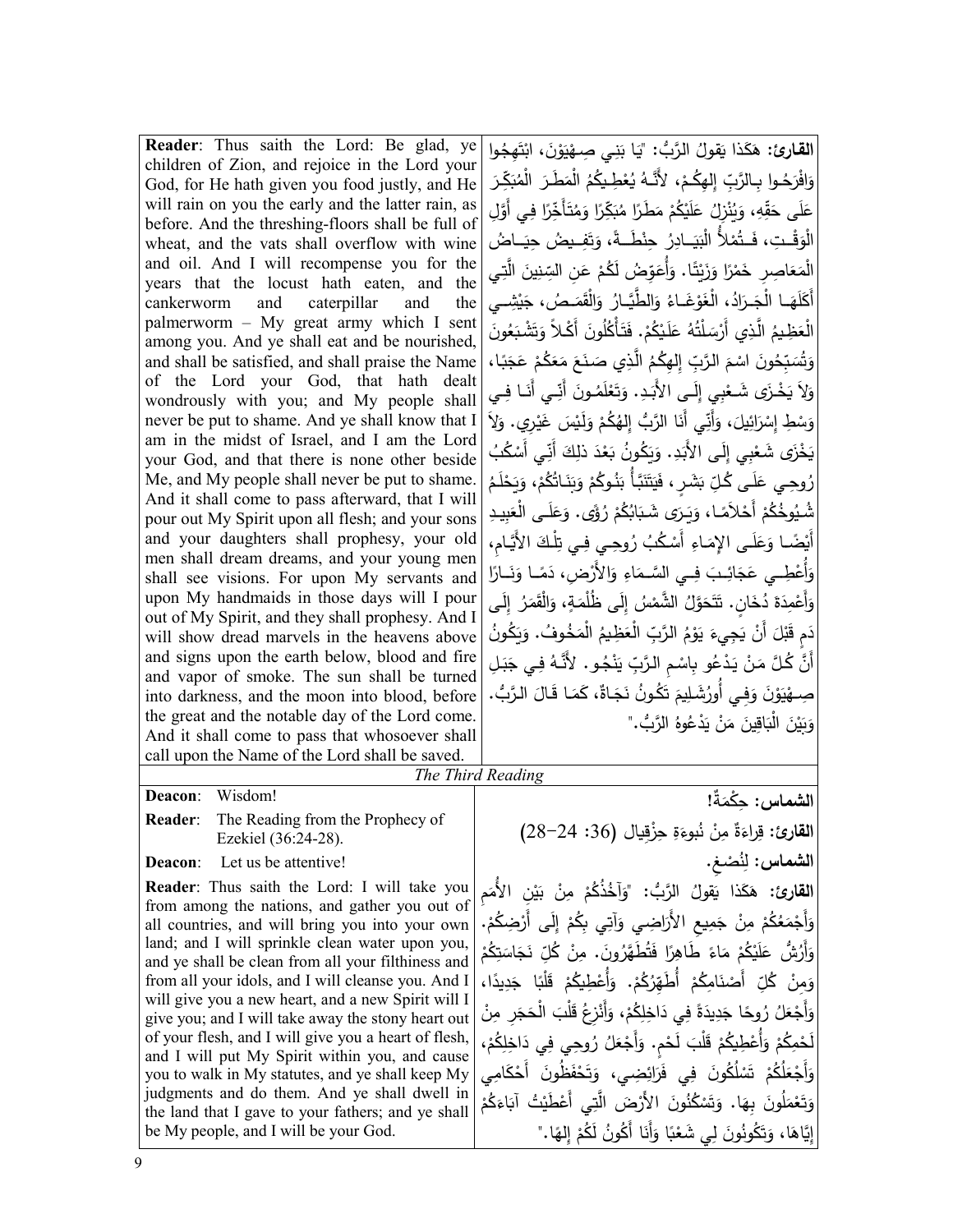|                                                                                                                                                                                  |  | THE LITANY OF FERVENT SUPPLICATION                                                                                                          |  |  |
|----------------------------------------------------------------------------------------------------------------------------------------------------------------------------------|--|---------------------------------------------------------------------------------------------------------------------------------------------|--|--|
| <b>Deacon:</b> Let us say with our whole soul<br>and with our whole mind, let us say.                                                                                            |  | ا <b>لشماس:</b> لِنَقُلْ جَميعُنا مِنُ كُلِّ نُفوسِنا ومِنْ كُلِّ نِيَاتِنا، لِنَقُلْ.                                                      |  |  |
| Choir: Lord, have mercy.                                                                                                                                                         |  | ا <b>لجوقة:</b> يا رَبُّ ارْحَم.                                                                                                            |  |  |
| O Lord Almighty, the God of our<br>Deacon:                                                                                                                                       |  | الشماس: أيُّها الرَّبُ الضَّابطُ الكُلِّ إِلهُ آبائِنا، نَطْلُبُ                                                                            |  |  |
| Fathers, we pray thee: hear us, and have mercy.                                                                                                                                  |  | مِنْكَ، فاسْتَجِبْ وارْحَم.                                                                                                                 |  |  |
| Choir: Lord, have mercy.                                                                                                                                                         |  | ا <b>لجوقة:</b> يا رَبُّ ارْحَم.                                                                                                            |  |  |
| Deacon: Have mercy on us, O God, according                                                                                                                                       |  | ا <b>لشماس:</b> ارْحَمْنا يا اللهُ بِعَظيم رَحْمَتِكَ، نَطْلُبُ مِنْكَ،                                                                     |  |  |
| to Thy great mercy, we pray thee, hear us, and<br>have mercy.                                                                                                                    |  | فاسْتَجِبْ وارْحَم.                                                                                                                         |  |  |
| Choir: Lord, have mercy. (thrice)                                                                                                                                                |  | ا <b>لجوقة:</b> يا رَبُّ ارْحَم. (ثلاثا)                                                                                                    |  |  |
| Again<br>ا <b>لشماس:</b> وأيضاً نَطْلُبُ مِنْ أَجْلِ المَسيحيينَ الحَسَني العِبادَةِ الأَرْثوذُكُسيين.<br><b>Deacon:</b><br>we<br>pray for all pious and<br>Orthodox Christians. |  |                                                                                                                                             |  |  |
| Choir: Lord, have mercy. (thrice)                                                                                                                                                |  | ا <b>لجوقة:</b> يا رَبُّ ارْحَم. (ثلاثا)                                                                                                    |  |  |
| Deacon: Again we pray for our father<br>and Metropolitan N. and our Bishop N.                                                                                                    |  | الشماس:وَأَيضًا نَطْلُبُ مِنْ أَجلِ أبينا ومِثْروبوليتنا جوزيف.                                                                             |  |  |
| <b>Choir:</b> Lord, have mercy. (thrice)                                                                                                                                         |  | [الجوقة: يا رَبُّ ارْحَم. (ثلاثا)                                                                                                           |  |  |
| Deacon: Again we pray for our brethren: the<br>priests, hieromonks, deacons, hierodeacons,<br>and monastics, and all our brotherhood in<br>Christ.                               |  | <b>الشماس:</b> وَأَيْضاً نَطْلُبُ مِنْ أَجْلِ إِخْوَتِنا الكَهَنةِ<br>والشَمامِسَةِ والرُّهْبانِ والراهِباتِ، وكُلِّ إخْوَتِنا في المَسيحِ. |  |  |
| <b>Choir:</b> Lord, have mercy. <i>(thrice)</i>                                                                                                                                  |  | الجوقة: يا رَبُّ ارْحَم. (ثلاثا)                                                                                                            |  |  |
| Deacon: Again we pray for mercy, life,                                                                                                                                           |  | ا <b>لشماس:</b> وأيضاً نَطْلُبُ مِنْ أَجْلِ الرَّحْمَةِ والحياةِ والسَّلام                                                                  |  |  |
| peace, health, salvation, and visitation and<br>pardon and forgiveness of sins for (the                                                                                          |  | والعافِيَةِ والخَلاصِ لِعَبيدِ اللهِ، وجَميعِ المَسيحيِّينَ الحَسَني                                                                        |  |  |
| servants of God, [Names], and) all Orthodox                                                                                                                                      |  | العِبادَةِ الأُرْثوذُكْسِيينَ السَّاكِنينَ والمَوْجودينَ في هذا                                                                             |  |  |
| Christians of true worship, who live and dwell                                                                                                                                   |  | المجتمع.                                                                                                                                    |  |  |
| in this community.<br><b>Choir:</b> Lord, have mercy. (thrice)                                                                                                                   |  | [الجوقة: يا رَبُّ ارْحَم. (ثلاثا)                                                                                                           |  |  |
| Deacon: Again we pray for the blessed and                                                                                                                                        |  |                                                                                                                                             |  |  |
| ever-memorable founders of this holy church and                                                                                                                                  |  | ا <b>لشماس:</b> وَأَيْضاً نَطْلُبُ مِنْ أَجْلِ المطوَّبِينَ الدائميِّ                                                                       |  |  |
| (for the departed servants of God, [Names], and                                                                                                                                  |  | الذِّكْرِ  الَّذينِ  عَمَّروا  هذا  الهيكلَ  المقدَّس،  ومنْ  أَجْلِ                                                                        |  |  |
| all our fathers and brethren, the Orthodox<br>departed this life before us, who here and in all                                                                                  |  | الأزثوذَكْسيّينَ<br>المُنْتَقِلِينَ مِنْ آبائِنا وإِخْوَتِنا                                                                                |  |  |
| the world lie asleep in the Lord.                                                                                                                                                |  | الراقِدينَ هَهُنا وفي كُلِّ مَكان.                                                                                                          |  |  |
| <b>Choir:</b> Lord, have mercy. <i>(thrice)</i>                                                                                                                                  |  | ا <b>لجوقة:</b> يا رَبُّ ارْحَم. (ثلاثا)                                                                                                    |  |  |
| <b>Deacon:</b> Again we pray for those who bear<br>fruit and do good works in this holy and all-                                                                                 |  | ا <b>لشماس:</b> وَأَيْضاً نَطْلُبُ مِنْ أَجْلِ الذينَ يُقَدِّمونَ الأَثمارَ                                                                 |  |  |
| venerable temple, those who serve and those                                                                                                                                      |  | والذينَ يَصْنَعونَ الإِحْسانَ في هذا الهيكلِ المقدَّسِ الكليِّ                                                                              |  |  |
| who sing, those praying with us from their                                                                                                                                       |  | الوقار ، والذينَ يَتْعَبونَ ويُرَتِّلونَ فيهِ، ومنْ أَجْلِ هذا الشَّعْبِ                                                                    |  |  |
| homes, and all the people here present, who<br>await Thy great and rich mercy.                                                                                                   |  | الواقِفِ، المُنْتَظِرِ مِنْ لَدُنْكَ الرَّحمَةَ الغَنِيَّةَ العُظْمي.                                                                       |  |  |
| Choir: Lord, have mercy. (thrice)                                                                                                                                                |  | ا <b>لجوقة:</b> يا رَبُّ ارْحَم. (ثلاثا)                                                                                                    |  |  |
| <b>Priest:</b> For thou art a merciful God and lovest                                                                                                                            |  | ا <b>لْكَاهْنِ:</b> لِأَنَكَ إِلَٰهٌ رَحِيمٌ وَمُحِبٌّ لِلْبَشَرِ ، وَلَكَ نُرْسِلُ                                                         |  |  |
| mankind, and unto thee we ascribe glory to the<br>Father and to the Son and to the Holy Spirit, now                                                                              |  | المَجْدَ أَيُّها الآبُ، والإِبنُ، والرُّوحُ القُدُسُ، الآنَ وكُلَّ                                                                          |  |  |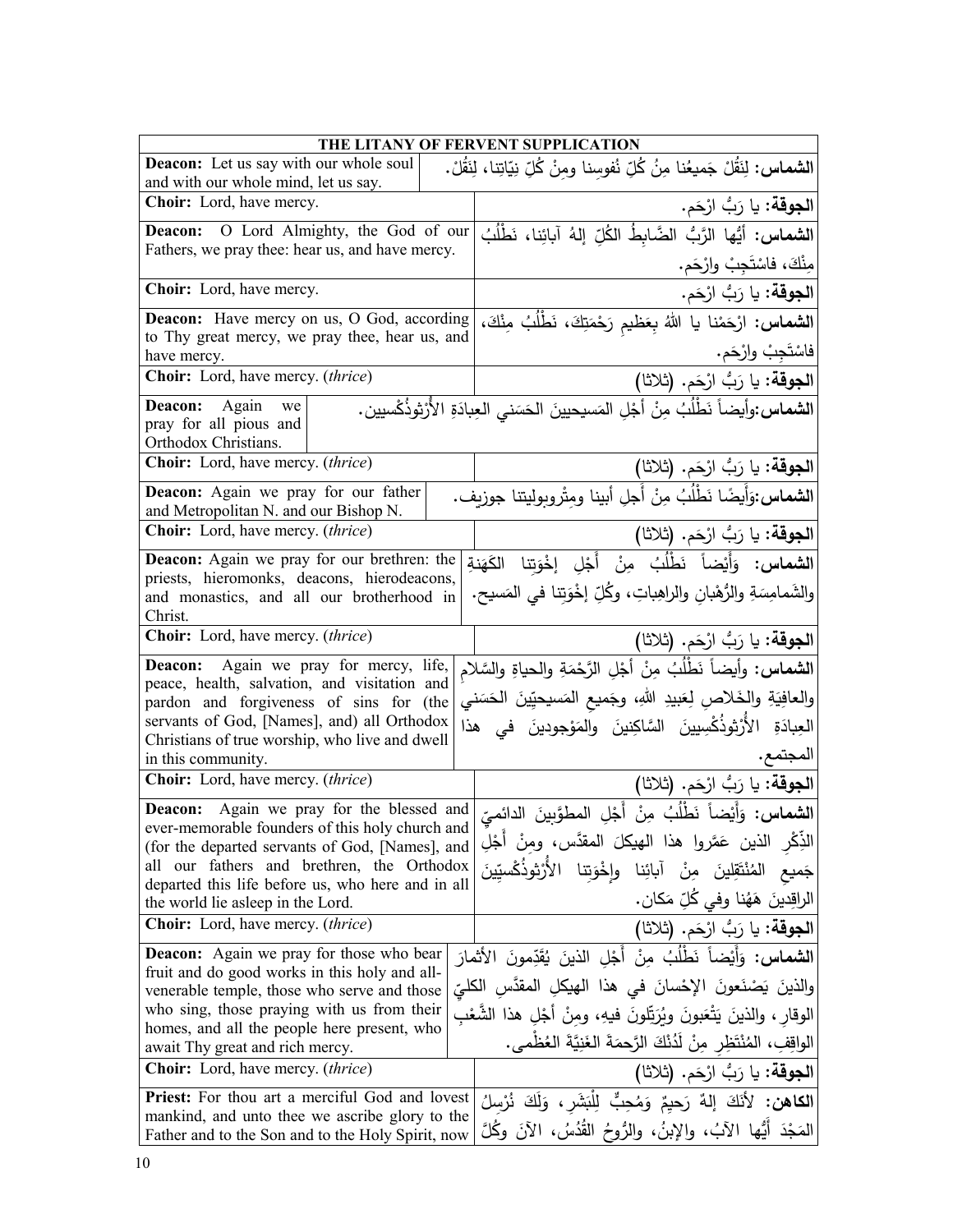| and ever, and unto ages of ages.                                                                                                                                              | اوانٍ، وإلى دَهرِ الداه~رين.                                                                                                                                 |  |  |
|-------------------------------------------------------------------------------------------------------------------------------------------------------------------------------|--------------------------------------------------------------------------------------------------------------------------------------------------------------|--|--|
| Choir: Amen.                                                                                                                                                                  | ا <b>لجوقة:</b> آمين.                                                                                                                                        |  |  |
| THE EVENING PRAYER                                                                                                                                                            |                                                                                                                                                              |  |  |
| Vouchsafe, O Lord, to keep us this evening<br>without sin. Blessed art Thou, O Lord, the God<br>of our fathers, and praised and glorified is Thy                              | أَهِّلْنا يا رَبُّ أَنْ نُحْفَظَ في هذا المَساءِ بغَير خطيئة.<br>مُبارَكٌ أنتَ يا رَبُّ إِلهَ آبائنا، وَمُسَبَّحٌ وَمُمَجَّدٌ اسْمُكَ                        |  |  |
| Name forever. Amen. Let Thy mercy be upon                                                                                                                                     | إِلَى الأَبِد، آمين. لِتَكُنْ يا رَبُّ رَحْمَتُكَ علينا، كَمِثْلِ                                                                                            |  |  |
| us, O Lord, even as we have set our hope on<br>Thee. Blessed art Thou, O Lord; teach me Thy                                                                                   | اتِّكالِنا عليك. مُبارَكٌ أنتَ يا رَبُّ علِّمني وَصاياك.                                                                                                     |  |  |
| statutes. Blessed art Thou, O Master; make me<br>to understand Thy statutes. Blessed art Thou,                                                                                | مُبارَكٌ أَنتَ يا سَيِّدُ فَهِّمْنى خُقُوقَك. مُبارَكٌ أنتَ يا                                                                                               |  |  |
| O Holy One; enlighten me with Thy statutes.<br>Thy mercy, O Lord, endureth forever. O                                                                                         | قُدُّوسُ أَنِرْنى بِعَدْلِك. يا رَبُّ رَحْمَتُكَ إِلى الأَبَد، وَعَنْ                                                                                        |  |  |
| despise not the works of Thy hands. To Thee                                                                                                                                   | أعمالِ يَدَيكَ لا تُعْرِض. لَكَ يَنبغي المديح، لكَ يَليقُ                                                                                                    |  |  |
| belongeth worship, to Thee belongeth praise,<br>to Thee belongeth glory: to the Father, and to                                                                                | التَّسبيح، لكَ يَجِبُ المَجْد، أَيُّها الآبُ والابنُ والرُّوحُ                                                                                               |  |  |
| the Son, and to the Holy Spirit; now and ever,<br>and unto ages of ages. Amen.                                                                                                | القُدُس، الآنَ وكُلَّ أُوان، وإلى دَهر الدّاهرين، آمين.                                                                                                      |  |  |
|                                                                                                                                                                               | THE LITANY OF SUPPLICATION                                                                                                                                   |  |  |
| Deacon: Let us complete our evening prayer unto the Lord.                                                                                                                     | الشماس: لِنُكَمِّلْ طِلْبَتَنا المسائية لِلْرَّبِّ.                                                                                                          |  |  |
| Choir: Lord, have mercy.                                                                                                                                                      | ا <b>لجوقة:</b> يا رَبُّ ارْحَم.                                                                                                                             |  |  |
| <b>Deacon:</b> Help us; save us; have mercy on<br>us; and keep us, O God, by Thy grace.                                                                                       | ا <b>لشماس:</b> أُعْضُدْ وخَلِّصْ وارْحَمْ واحْفَظْنا يا أللهُ بِنِعْمَتِك.                                                                                  |  |  |
| Choir: Lord, have mercy.                                                                                                                                                      | ا <b>لجوقة:</b> يا رَبُّ ارْحَم.                                                                                                                             |  |  |
| Deacon: That the whole evening may be perfect,<br>holy, peaceful, and sinless, let us ask of the Lord.                                                                        | ا <b>لشماس:</b> أَنْ يَكونَ مَساؤُنا كُلُّهُ كامِلاً، مُقَدَّساً،<br>سلامِيّاً، وبِلا خَطيئةٍ، الرَّبَّ نَسأل.                                               |  |  |
| Choir: Grant this, O Lord.                                                                                                                                                    | ا <b>لجوقة:</b> اسْتَجِبْ يا رَبّ.                                                                                                                           |  |  |
| Deacon: An angel of peace, a faithful guide, a<br>guardian of our souls and bodies, let us ask of the<br>Lord.                                                                | الشماس: مَلاكَ سَلامٍ مُرْشِداً، أَميناً، حافِظاً نُفوسَنا<br>وأجْسادَنا، الرَّبَّ نَسْأَل.                                                                  |  |  |
| Choir: Grant this, O Lord.                                                                                                                                                    | ا <b>لجوقة:</b> اسْتَجِبْ يا رَبّ.                                                                                                                           |  |  |
| <b>Deacon:</b> Pardon and forgiveness of our sins<br>and transgressions, let us ask of the Lord.                                                                              | ا <b>لشماس:</b> مُسامَحَةَ خَطايانا وغُفْرانَ زَلاّتِنا، الرَّبَّ نَسْأَل.                                                                                   |  |  |
| Choir: Grant this, O Lord.                                                                                                                                                    | ا <b>لجوقة:</b> اسْتَجِبْ يا ربّ.                                                                                                                            |  |  |
| <b>Deacon:</b> All things good and profitable for our<br>souls and peace for the world, let us ask of the<br>Lord.                                                            | ا <b>لشماس:</b> الصّالحاتِ والمُوافِقاتِ لِنُفوسِنا، والسَّلامَ<br>لِلْعالَمِ، الرَّبَّ نَسْأَل.                                                             |  |  |
| Choir: Grant this, O Lord.                                                                                                                                                    | ا <b>لجوقة:</b> اسْتَجِبْ يا ربّ.                                                                                                                            |  |  |
| <b>Deacon:</b> That we may complete the remaining<br>time of our life in peace and repentance, let us<br>ask of the Lord.                                                     | الشماس: أَنْ نُتَمِّمَ بَقِيَّةَ زَمانِ حَياتِنا بِسَلامِ وتَوْبَةٍ،<br>الرَّبَّ نَسْأَل.                                                                    |  |  |
| <b>Choir:</b> Grant this, O Lord.                                                                                                                                             | ا <b>لجوقة:</b> اسْتَجِبْ يا ربّ.                                                                                                                            |  |  |
| <b>Deacon:</b> A Christian ending to our life,<br>painless, blameless, peaceful, and a good<br>defense before the fearful Judgment Seat<br>of Christ, let us ask of the Lord. | ال <b>شماس:</b> أنْ تَكونَ أُواخِرُ حَياتِنا مَسيحِيَّةً، سَلامِيَّةً، بلا حُزْنِ<br>ولا خِزْي، وجَواباً حَسَناً لَدى مِنْبَرِ  المَسيح المَرْهوبِ، نَسْأَل. |  |  |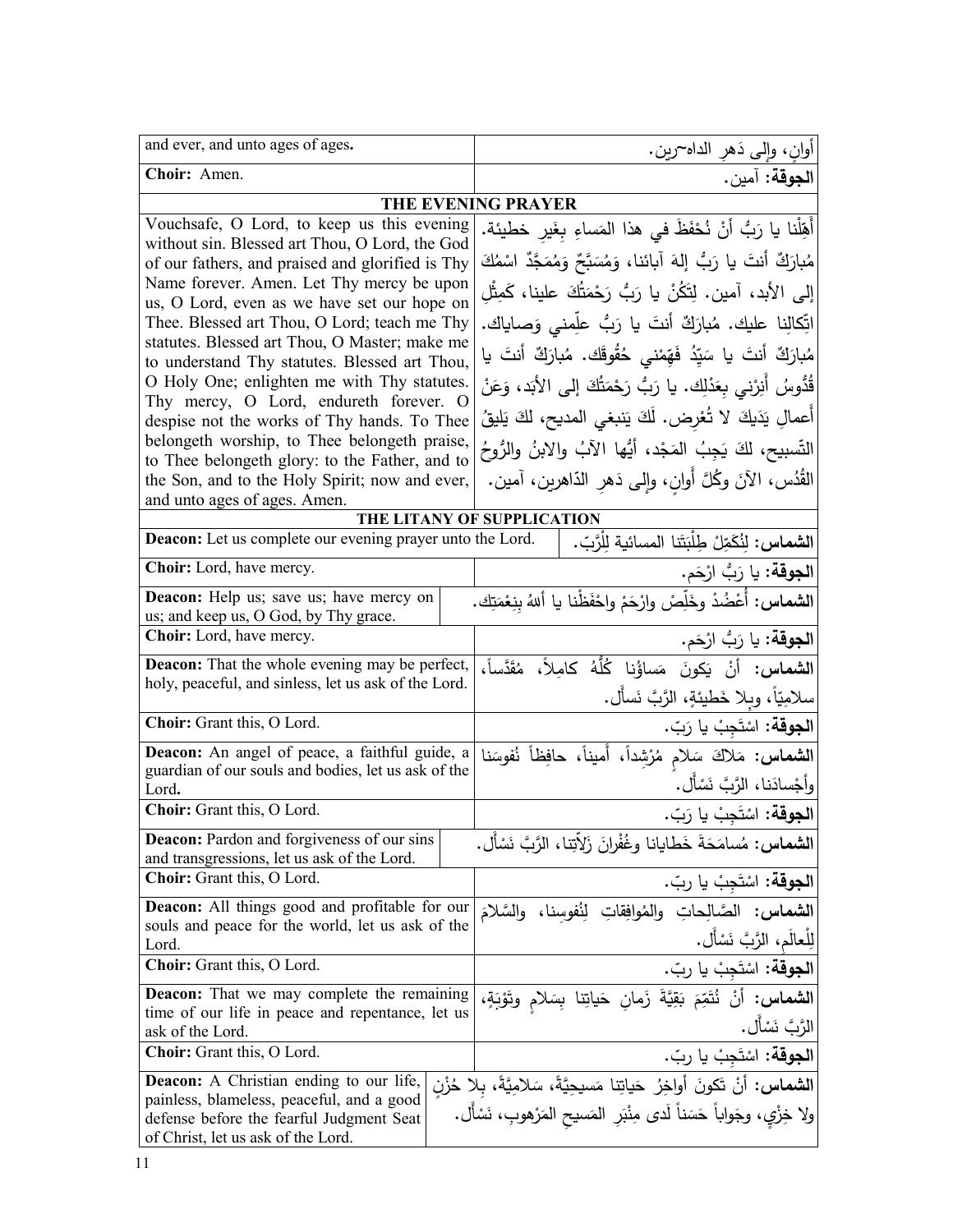| Choir: Grant this, O Lord.                                                                       | <b>الجوقة:</b> اسْتَجِبْ يا ربّ.                                              |
|--------------------------------------------------------------------------------------------------|-------------------------------------------------------------------------------|
| <b>Deacon:</b> Calling to remembrance our all-holy,                                              | الشماس: بَعْدَ ذِكْرِنا الْكُلِّيَّةَ القَداسَةِ، الطاهِرَةَ، الفائِقَةَ      |
| immaculate, most blessed and glorious Lady the                                                   | البَرَكاتِ، المَجيدةَ، سيّدَتَنا والِدةَ الإِلهِ الدائِمَةَ البَتوليَّةِ      |
| Theotokos and ever-virgin Mary, with all the<br>Saints, let us commend ourselves and each other, |                                                                               |
| and all our life unto Christ our God.                                                            | مَرْيَمَ مَعَ جميع القدِّيسينَ، لِنوْدِعْ أَنفُسَنا وبَعْضُنا بَعْضاً         |
|                                                                                                  | وَكُلَّ حَياتِنا لِلْمَسيحِ الإِله.                                           |
| Choir: To Thee, O Lord.                                                                          | ا <b>لجوقة:</b> لَكَ يا رَبّ.                                                 |
| Priest: For thou art a good God and lovest                                                       | ا <b>لكاهن:</b> لأَنَّكَ إِلهٌ صالِحٌ ومُحِبٌّ لِلْبَشَرِ، ولكَ نُرْسلُ       |
| mankind, and unto Thee we ascribe glory to the                                                   | المجْدَ، أَيُّها الآبُ والإِبْنُ والرُّوحُ القُدُسُ، الآنَ وكُلَّ             |
| Father and to the Son and to the Holy Spirit, now                                                |                                                                               |
| and ever, and unto ages of ages.                                                                 | أُوانِ، وَإِلَى دَهْرِ الدَّاهِرِينِ.                                         |
| Choir: Amen.                                                                                     | ا <b>لجوق</b> : آمين.                                                         |
|                                                                                                  | <b>THE PEACE</b>                                                              |
| Priest: Peace be to all.                                                                         | ا <b>لكاهن:</b> السَّلامُ لِجَميعِكُم.                                        |
| Choir: And to thy spirit.                                                                        | ا <b>لجوقة</b> : ولروحِكَ أيْضاً.                                             |
| Deacon: Let us bow our heads unto the Lord.                                                      | ا <b>لشماس:</b> لِنَحْنِ رؤوسَنا لِلْرَّبِّ.                                  |
| Choir: To thee, O Lord.                                                                          | ا <b>لجوقة:</b> لَكَ يا رَبّ.                                                 |
|                                                                                                  | All bow their heads as the priest says the following prayer:                  |
| Priest: O Lord our God, who didst bow the                                                        | ا <b>لكاهن:</b> أيُّها الرَّبُّ إلهُنا، يا مَنْ طَأطَأ السَّماواتِ ونَزَلَ    |
| heavens and come down for the salvation of                                                       |                                                                               |
| mankind: Look upon thy servants and thine                                                        | لِخَلاص جِنْس البَشَر ، أَنظُرْ إلى عَبيدِكَ وإلى ميراثِكَ،                   |
| inheritance; for unto thee, the fearful Judge<br>who yet lovest mankind, have thy servants       | فإنَّ عَبِيدَكَ قَدْ حَنَوا رُؤُوسَهُمْ وأَخْضَعُوا أَعْناقَهُمْ لَكَ،        |
| bowed their heads and submissively inclined                                                      | أَيُّها القاضي المَهيبُ المُحِبُّ البَشَرِ، غيرَ مُنْتَظِرِينَ                |
| their necks, awaiting not help from men but                                                      |                                                                               |
| entreating thy mercy and looking confidently                                                     | الْمَعُونَةَ مِنَ الْبَشَرِ ، بَلْ مُنْتَظِرِينَ رَحْمَتَكَ وِمُتَوَقِّعِينَ  |
| for thy salvation. Guard them at all times,                                                      | خَلاصَك. فاحْفَظْهُمْ في كُلِّ حين، وفي هَذا المَساءِ                         |
| both during this present evening and in the                                                      | الحاضِر ، والليلِ المُقْبلِ، مَصونينَ مِنْ كُلِّ فِعْلِ مُضادِّ               |
| approaching night, from every foe, from all<br>adverse powers of the devil and from vain         |                                                                               |
| thoughts and from evil imaginations.                                                             | شَيطانِيّ، ومنَ الأَفْكارِ الباطِلَةِ والهَواجِسِ الشِرِّيرَةِ.               |
|                                                                                                  | THE SERVICE OF THE LITIA AND ARTOKLASIA                                       |
|                                                                                                  | THE DOXASTICON OF THE LITIA PROCESSION IN TONE EIGHT                          |
| Glory to the Father, and to the Son, and to                                                      | اَلْمَجْدُ لِلِآبِ وَٱلْإِبنِ وَالرُّوحِ الْقُدُسِ، الآنَ وَكُلَّ آنِ وَإِلَى |
| the Holy Spirit; both now and ever, and                                                          |                                                                               |
| unto ages of ages. Amen. When Thou                                                               | دَ <i>مُو الدَّاهِرِينَ. آمِين.</i> يا رَبُّ، لَمَّا أَرْسَلْتَ روحَكَ،       |
| didst send Thy Spirit, O Lord, the<br>Apostles, being seated, the sons of the                    | والرُسُلُ كانوا جُلُوساً، ذَهَلَ أَوْلادُ العِبْرانِيينَ مَذْعورينَ إذ        |
| Hebrews took note, and were astonished;                                                          | شَهدوا ذلكَ، وسَمِعوهُمْ يَتَكَلَّمونَ بِأَلْسُنِ غَرِيبَةٍ، حَسْبَما         |
| for they heard them speak in strange                                                             |                                                                               |
| tongues, according as the Spirit bestowed                                                        | وَهَـبَهُمُ الـروحُ، لِأَنَّهُـمْ كــانوا أُمِّيّـينَ. فظَهَـروا حُكَمــاءَ   |
| on them; for they were illiterate. They                                                          | واصْطادوا الأُمَمَ إلـى الإيمـان، لمّـا كَرَزوا بالإلَهيّـات.                 |
| philosophized, driving the Gentiles to the                                                       |                                                                               |
| Faith, as they preached of things divine.                                                        | لذلِكَ   نَهْتِفُ إليكَ: يا مَنْ ظَهَرَ   على الأرض وخَلَّصَنا                |
| Wherefore, we cry to Thee, O Thou Who                                                            | منَ الضلالَةِ، يا رَبُّ، المَجْدُ لَك.                                        |
| wast revealed on earth and didst save us<br>from error, glory to Thee, O Lord.                   |                                                                               |
|                                                                                                  |                                                                               |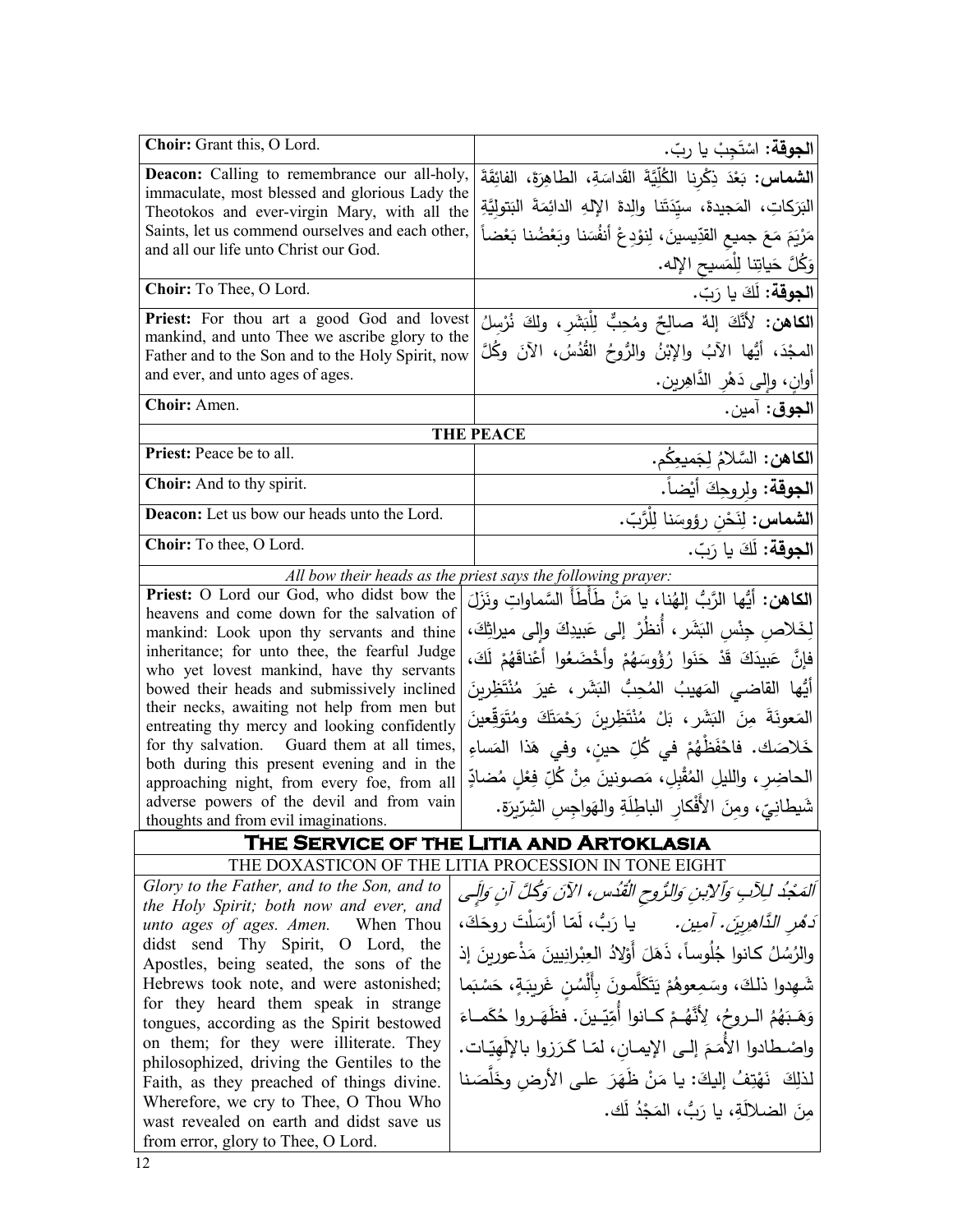| servers has finished at the solea, the clergy now begin the Service of Litia & Artoklasia.                                                                    |
|---------------------------------------------------------------------------------------------------------------------------------------------------------------|
| <b>The Litia</b>                                                                                                                                              |
| God,<br>ا <b>لشماس:</b> إرحَمْنـا، يـا الله، بِعَظـيم رَحْمَتِكَ، نَطْلُبُ                                                                                    |
| according to Thy great goodness, we pray<br>إليكَ فَاسْتَجِبْ وارْحَم.                                                                                        |
| الجوقة: يا رَبُّ ارْحَم. (ثلاثا)                                                                                                                              |
| Deacon: Again we pray for all pious and<br>ا <b>لشــمّاس:</b> وأيضــاً نَطْلُـبُ مِـنْ أَجْـل المَسـيحيّينَ                                                   |
| الحَسَنىّ العِبادَةِ الأُرْثوذُكْسِيّين.                                                                                                                      |
| ا <b>لجوقة:</b> يا رَبُّ ارْحَم. (ثلاثا)                                                                                                                      |
| ا <b>لشمقاس:</b> وأيضـاً نَطْلُبُ مِنْ أَجْلِ أبَينـا ومثْروبوليتَنـا                                                                                         |
| (فُلان) ورَئِيسِ كَهَنَتِنا (فُلان)، وكُلِّ إخْوَتِنا في المسيح.                                                                                              |
| ا <b>لجوقة:</b> يا رَبُّ ارْحَم. (ثلاثا)                                                                                                                      |
|                                                                                                                                                               |
| Deacon: Again we pray for every Christian<br>الشمقاس: وأيضـاً نَطْلُبُ الرَّحْمَـةَ والحيـاةَ والسَّـلامَ<br>soul, afflicted and weary, in need of God's      |
| والعافِيَـةَ والخَــلاصَ والإفْتِقـادَ والمُسـامَحَةَ وغُفْـرانَ<br>mercies and help; for the protection of this holy                                         |
| house and those who sing therein and the<br>الخطايا لعبيدِ اللهِ جميع المسيحيِّين الحَسَنيِّ العِبادَةِ<br>people here present; for the peace and stability   |
| الأَرْثِوذُكْسِـيِّينَ، الســاكِنينَ والمَوْجــودينَ فــى هــذهِ<br>of the whole world; for the good estate of the                                            |
| holy churches of God; for the salvation and<br>المَدينَـةِ، والمُجْتَمِعـينَ فـي هَـذِهِ الكَنيسةِ المُقَدَّسَـةِ،                                            |
| help of our fathers and brethren who with<br>diligence and fear of God labor and serve; for<br>وزوَّارِها، ومَجْلِسٍ رَعِيَّتِها، والمُحْسِنينَ إليها، وعبيدِ |
| those who are gone away and those who are<br>اللهِ (أَسْماء) مُقَدِّمى هَذا القُرْبان، والمُحْتَفِلينَ بِهَذا                                                 |
| abroad; for those who travel by sea, land and<br>air; for the healing of those who lie in                                                                     |
| العيـدِ الشَّـريفِ، وافْتِقـادِهِمْ، ومُسـامَحَتِهِمْ، وغُفْـران<br>infirmity; for the deliverance of captives; for                                           |
| خَطاياهُمْ، وراحَةِ نُفوسٍ مَوْتاهُم.<br>those imprisoned and in danger; for our<br>brethren who are serving and who are                                      |
| remembered for their labor, and for all who                                                                                                                   |
| ا <b>لجوقة:</b> يا رَبُّ ارْحَم. (ثلاثا)                                                                                                                      |
| <b>Deacon:</b> Again we pray that He may keep this<br>وأيضاً نَطْلُبُ مِنْ أَجْلِ حِفْظِ هَذِهِ المدينةِ، وجَميع                                              |
| holy church and this city and every city and                                                                                                                  |
| الأَدْيِرَةِ والمُدُنِ والقُرىِ مِنَ السُخْطِ، والجوعِ، والوَباءِ،<br>countryside from wrath, famine, plague,<br>earthquake, flood, fire, the sword, foreign  |
| والزلازلِ، والغَرَقِ، والحَريقِ، والسَّيْفِ، ومنْ غاراتِ<br>invasion, civil war and sudden death; that our                                                    |
| القَبائِلِ الغَريبَـة، ومِنَ الحُـروبِ الأَهْلِيَّـةِ، والمَـوْتِ<br>good God, Who lovest mankind, will be<br>gracious, favorable and conciliatory and turn   |
| الفُجائي، ومنْ أَجْلِ أَنْ يَكونَ لَنـا إلهُنـا الصـالِحُ<br>away and dispel all the wrath stirred up against                                                 |
| us and all sickness, and may deliver us from<br>والمُحِبُّ البَشرِ ، شَفوقاً ورَؤوفاً ومُتَعَطِّفاً، ليَصْرِفَ<br>His righteous chastisement which impendeth  |
| وبُبْعِدَ عَنَّا كُلَّ سُخْطٍ يَثورُ عَلَيْنا، وبُنْقِذَنا مِنْ وَعِيدِهِ                                                                                     |
| العادِلِ ويَرْحَمنَا .                                                                                                                                        |
| ا <b>لجوقة:</b> يا رَبُّ ارْحَم. (40)                                                                                                                         |
|                                                                                                                                                               |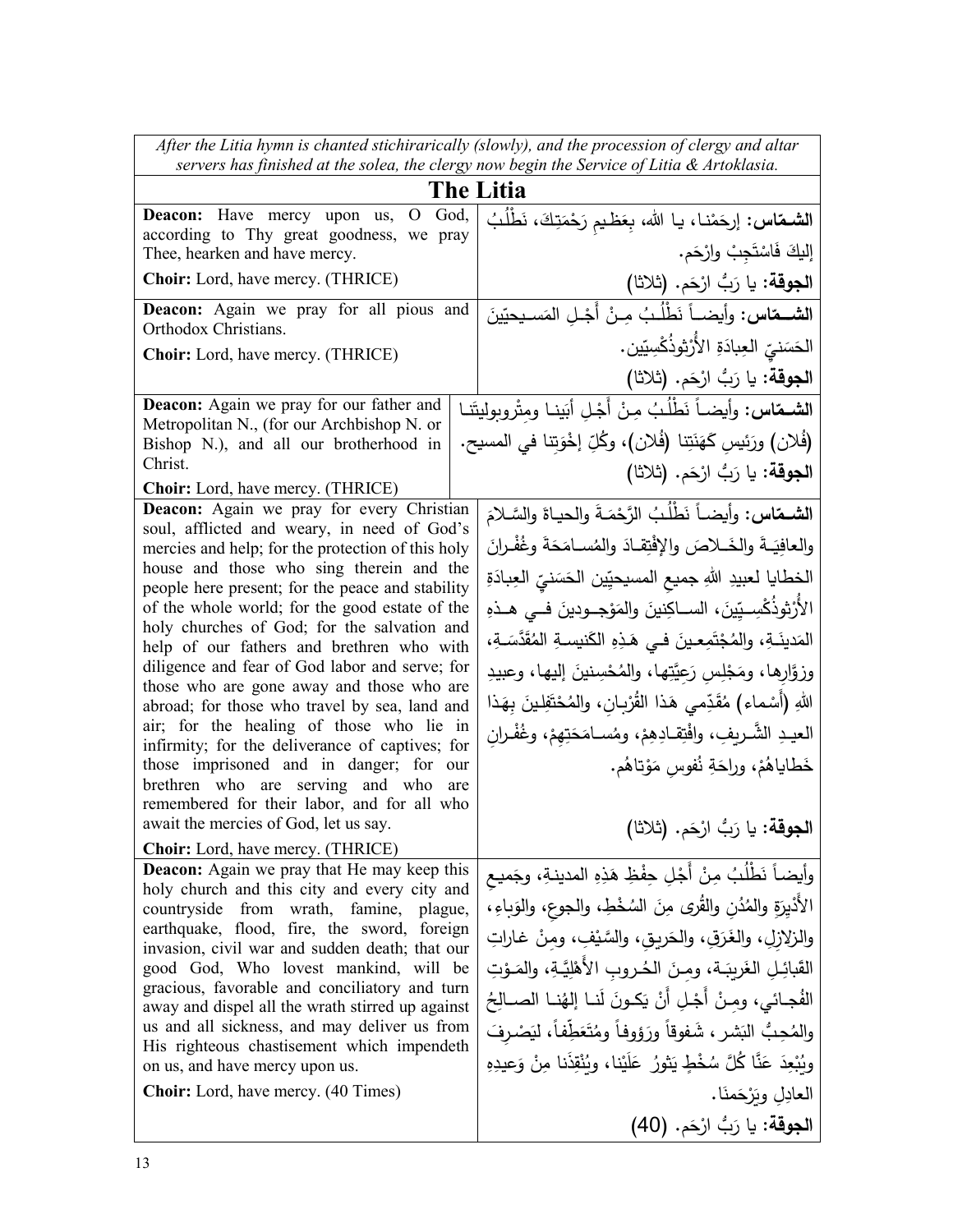| <b>Deacon:</b> Again we pray that the Lord our God                                               | ا <b>لكـاهن:</b> وَأَيْضًـا نَطْلُبُ مِنْ أَجْلِ أَنْ يَسْتَمِعَ الرَّبُّ    |  |
|--------------------------------------------------------------------------------------------------|------------------------------------------------------------------------------|--|
| may hearken unto the voice of the supplication<br>of us sinners, and have mercy upon us.         | الإِلَهُ صَوْتَ تَضَرُّعِنَا نَحْنُ الخَطَأَةَ وَيْرَحَمَنَا.                |  |
|                                                                                                  | ا <b>لجوقة:</b> يا رَبُّ ارْحَم. (ثلاثا)                                     |  |
| <b>Choir:</b> Lord, have mercy. (THRICE)                                                         |                                                                              |  |
| Priest: Hear us, O God our Savior, the Hope of<br>all the ends of the earth and of those who are | الكــاهن: إسْتَجِبْ لنـا، يـا اللهُ مُخَلِّصَـنا، يـا رَجـاءَ                |  |
| far off upon the sea; and be gracious, be                                                        | جميع أقاصـي الأرْضِ والذينَ في البَحْرِ بَعيداً، وكُنْ                       |  |
| gracious, O Master, upon our sins, and have                                                      | غَفوراً لَنـا، يـا سَيّدُ، كُنْ غَفوراً لِخَطايانـا وارْحَمْنـا.             |  |
| mercy upon us. For Thou art a merciful God<br>and lovest mankind, and unto Thee do we            | لأَنَّكَ إِلـهٌ رَحيمٌ ومُحِبٌّ لِلْبِشَرِ ، وإِليكَ نَرْفَعُ المَجْدَ،      |  |
| ascribe glory: to the Father, and to the Son, and                                                |                                                                              |  |
| to the Holy Spirit; now and ever, and unto ages                                                  | أَيُّهـا الآبُ والابْـنُ والـرُّوحُ القُـدُس، الآنَ وكُـلَّ أوان             |  |
| of ages.                                                                                         | وإلى دَهْرِ الدَّاهرين.                                                      |  |
| Choir: Amen.                                                                                     | ا <b>لجوقة:</b> آمين.                                                        |  |
|                                                                                                  | <b>THE PEACE</b>                                                             |  |
| Peace be to all.<br>Priest:                                                                      | ا <b>لكاهن:</b> السَّلامُ لِجَميعِكُم.                                       |  |
| Choir:<br>And to thy spirit.                                                                     | ا <b>لجوقة</b> : ولروحِكَ أيضاً.                                             |  |
| Deacon: Let us bow our heads unto the Lord.                                                      | ا <b>لشماس:</b> إحْنوا رؤوسَكُمْ لِلْرَّبّ.                                  |  |
| Choir:<br>To Thee, O Lord.                                                                       | ا <b>لجوقة:</b> لَكَ يا رَبّ.                                                |  |
| THE INTERCESSION <sup>1</sup>                                                                    |                                                                              |  |
| Priest: O Master, great in mercy, Lord                                                           | ا <b>لكاهن:</b> أيُّها السَّيّدُ الجزيلُ الرَّحْمةِ، الرَّبُّ يَسوعُ المَسيح |  |
| Jesus Christ our God-Who poured out the<br>grace of the all-holy Spirit from Heaven              | إلهُنا، يا مَنْ سَكَبَ مِنَ السَّماءِ نِعْمَةَ الروحِ الكُلِّيّ قُدْسُهُ     |  |
| upon Thy holy disciples and apostles, in                                                         |                                                                              |  |
| the form of fiery tongues—through the                                                            | على تَلاميذِهِ ورُسُلِهِ القِدّيسينَ بِشَكْلِ أَلسِنَةٍ ناريَّةٍ،            |  |
| intercessions of our all-immaculate Lady<br>the Theotokos and ever-virgin Mary; by               | بِشفاعاتِ الكُلِّيَّةِ الطهارةِ، سَيِّدتِنا والِدَةِ الإِلهِ الدائمةِ        |  |
| the might of the precious and life-giving                                                        | البتوليَّةِ مريم؛ وبُقُدْرَةِ الصليبِ الكَريمِ المُحْييِ؛ وبطِلْباتِ         |  |
| Cross; by the protection of the honorable                                                        | القُوَّاتِ السماويَّةِ المُكَرَّمةِ العادِمَةِ الأجساد؛ والنبيِّ             |  |
| bodiless Powers of heaven; at the<br>supplication of the honorable, glorious                     | الكَرِيمِ السابِقِ المَجِيدِ يوحنَّا المَعمَدانِ؛ والقدَّيسينَ               |  |
| prophet, forerunner and Baptist John; of                                                         |                                                                              |  |
| the holy, glorious, all-laudable apostles                                                        | المُشَرَّفينَ الرُّسُلِ الجَديرينَ بكُلِّ مَديحِ؛ وآبائِنا القدِّيسينَ       |  |
| Peter and Paul, and of all the holy apostles;                                                    | مُعَلِّمي المَسْكونةِ رؤساءِ الكَهَنةِ العُظَماءِ باسيليوسَ                  |  |
| of our fathers among the saints, great<br>hierarchs and ecumenical teachers, Basil               | الكَبير ، غريغوريوسَ اللاَّهوتي، يوحَنَّا الذهَبيِّ الفَم،                   |  |
| the Great, Gregory the Theologian and                                                            | وآبائِنا القدِّيسينَ أثناسيوسَ وكيرلُّسَ وبوحنَّا الرَّحيمَ                  |  |
|                                                                                                  |                                                                              |  |
| John Chrysostom; Athanasius, Cyril and                                                           |                                                                              |  |
| John<br>Merciful, patriarchs<br>the<br>of                                                        | بَطارِكَةِ الإسكندرية، وأبائِنا ِ القديَّسِينِ نيقولِأُوسَ رئيس              |  |
| Alexandria; Nicholas of Myra, Spyridon of                                                        | أساقفةِ ميراليكيَّة، واسْبيربدونَ أَسْقُفِ تربميثوس                          |  |
| Trimythous and Nektarios of Pentapolis,<br>the Wonderworkers; of our fathers among               | ونكتاربوس أسقف المُدن الخَمس العجائبيّين؛ والقدِّيسِينَ                      |  |

<span id="page-13-0"></span>Saints of particular local veneration may be included among the Saints of their same classification at the discretion of  $1$ the pastor.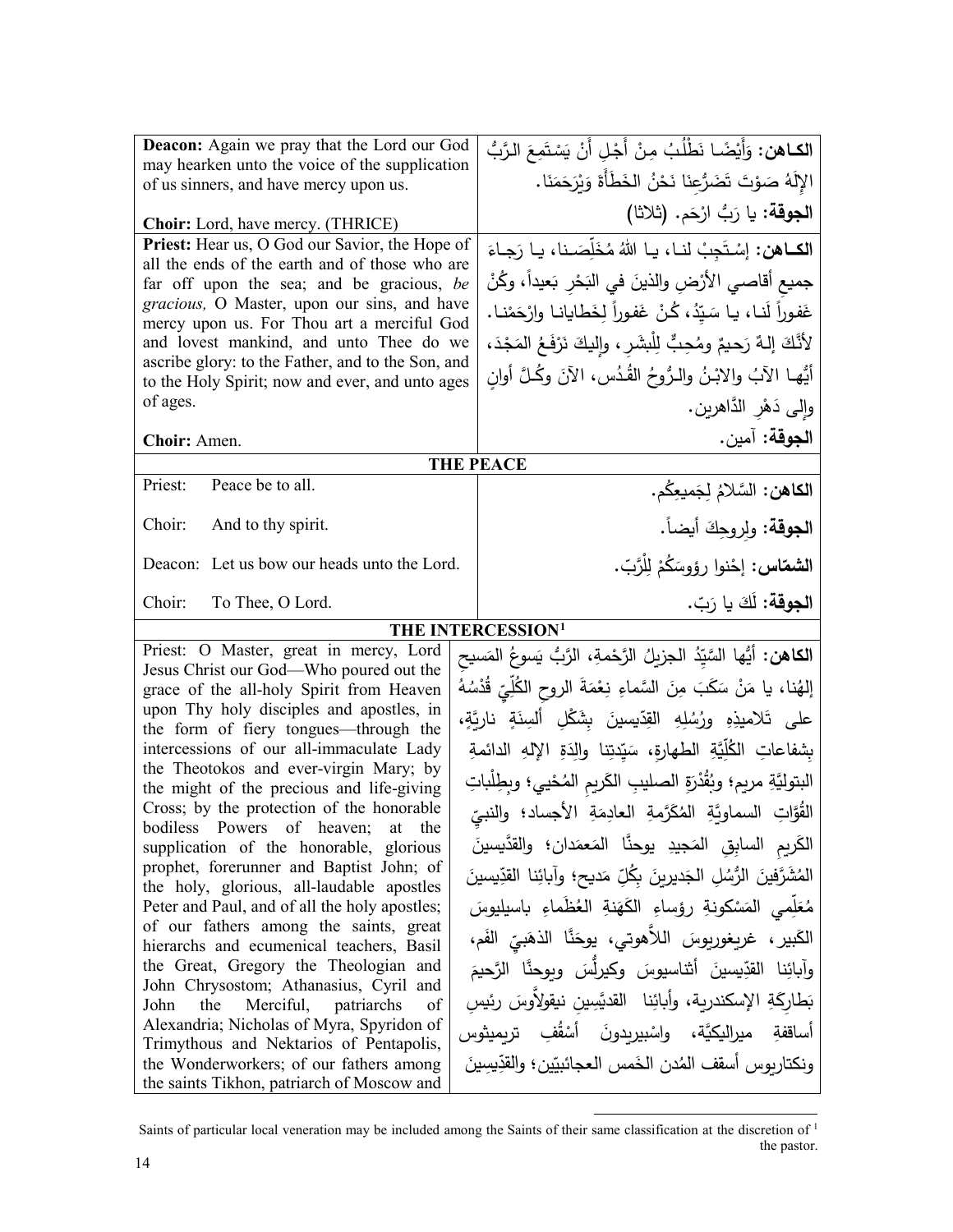| Raphael, bishop of Brooklyn; of the holy,                                               | المَجيدينَ الشَّهَداءِ العُظماءِ جاورجيوسَ المُظَفَّر                |                                                   |  |
|-----------------------------------------------------------------------------------------|----------------------------------------------------------------------|---------------------------------------------------|--|
| glorious, great-martyrs, George<br>the<br>Trophy-bearer, Demetrios the Myrrh-           | وديمتريوسَ المُفيض الطيب، وثِيوذورسَ التيروني،                       |                                                   |  |
| streamer, Theodore the Soldier, Theodore                                                |                                                                      |                                                   |  |
| the General, and Menas<br>the                                                           | وثِيوذورسَ قائدِ الجيش، والقديسَين إغناطيوسَ                         |                                                   |  |
| Wonderworker; of the hieromartyrs                                                       | وبوليكربوسَ الشهيدَيْنَ في رؤساءِ الكهنة؛ والقدّيساتِ                |                                                   |  |
| Ignatius the God-bearer of Antioch,<br>Charalampos and Eleutherios; of the holy,        | الشَّهيداتِ تَقلا وبِربِارةِ وأنَسْتاسِيا وكاترين وكيربِاكي          |                                                   |  |
| glorious great women martyrs, Thekla,                                                   | وفوتيني ومارينا وباراسكيفي وإيريني؛ والقدِّيسِ يوسفَ                 |                                                   |  |
| Barbara, Anastasia, Katherine, Kyriaki,<br>Photeini, Marina, Paraskeva and Irene; of    | الدمَشْقيِّ الشهيدِ في الكهنة؛ والقدِّيسِينَ المجيدينَ               |                                                   |  |
| the holy, glorious, right-victorious martyrs;                                           |                                                                      |                                                   |  |
| of our venerable and God-bearing fathers                                                | الشُّهَداءِ المُتَأَلِّقِينَ بالظفر؛ وجميع آبائِنا الأبرارِ          |                                                   |  |
| who shone in the ascetic life; of Saint N.,                                             | المُتَوَشِّحينَ بالله؛ والقِدّيسِ(فلان) شفيع هَذِهِ الكَنيسَةِ       |                                                   |  |
| the patron and protector of this holy                                                   | المُقَدَّسَة، والقِدِّيسَيْنِ الصِدّيقَيْنِ يُواكيمَ وحَذَّةَ جَدَّي |                                                   |  |
| <i>community</i> ; of the holy and righteous<br>ancestors of God, Joachim and Anna, and |                                                                      |                                                   |  |
| of all Thy saints:                                                                      |                                                                      | المسيح الإله، وجميع قِدِّيسيك:                    |  |
| Priest: Make our prayer acceptable;                                                     |                                                                      | الكاهن: إجعلْ طِلْباتِنا مَقْبولة؛                |  |
| Choir: Amen.                                                                            |                                                                      | ا <b>لجوقة:</b> آمين.                             |  |
| Priest: Grant us forgiveness of our trespasses;                                         |                                                                      | الكاهن: وهَبْنا غُفرانَ زَلاَتِنا؛                |  |
| Choir: Amen.                                                                            |                                                                      |                                                   |  |
|                                                                                         |                                                                      | ا <b>لجوقة:</b> آمين.                             |  |
| Priest: Shelter us under the shelter of Thy<br>wings;                                   |                                                                      | الكاهن: واسْتُرْنا بسِتْر جنَاحَيْك؛              |  |
| Choir: Amen.                                                                            |                                                                      | ا <b>لجوقة:</b> آمين.                             |  |
| Priest: Drive away from us every enemy and                                              |                                                                      | الكاهن: واطْرُدْ عنَّا كُلَّ عَدوٍّ ومُحارِب؛     |  |
| adversary;                                                                              |                                                                      |                                                   |  |
| Choir: Amen.                                                                            |                                                                      | ا <b>لجوقة:</b> آمين.                             |  |
| Priest: Give peace to our life.                                                         |                                                                      | الكاهن: وَلْمنَح السلامَ لِحَياتِنا؛              |  |
| Choir: Amen.                                                                            |                                                                      | ا <b>لجوقة:</b> آمين.                             |  |
| Priest: O Lord, have mercy on us and on Thy                                             | ا <b>لكاهن:</b> يا رَبُّ، ارحَمْنا، وارحَمْ عالَمَكَ، وخلِّصْ        |                                                   |  |
| world and save our souls, for Thou art a<br>merciful God and lovest mankind.            |                                                                      | نفوسَنا، بما أنَّك صالحٌ ومُحِبٌّ لِلْبَشَرِ .    |  |
| Choir: Amen.                                                                            |                                                                      | ا <b>لجوقة:</b> آمين.                             |  |
|                                                                                         |                                                                      |                                                   |  |
| <b>The Artoklasia</b><br>THEOTOKION IN TONE FIVE                                        |                                                                      |                                                   |  |
| Clergy: Rejoice, O Virgin Theotokos, Mary full                                          |                                                                      |                                                   |  |
| of grace, the Lord is with thee. Blessed art thou                                       | ا <b>لكهنة:</b> إفْرَحى يا والِدَةَ الإِلهِ العَذْراءَ مريَمَ، يا    |                                                   |  |
| among women, and blessed is the fruit of thy                                            | مُمْتَلِئَةً نِعْمَةً الرَّبُّ مَعَكِ، مُبارَكَةٌ أنتِ في النساءِ،   |                                                   |  |
| womb;                                                                                   |                                                                      | ومُبارَكَةٌ ۖ ثَمَرَةُ بَطْنِكِ.                  |  |
| Choir: For thou hast borne the Savior of our                                            |                                                                      | ا <b>لجوقة:</b> لأنّكِ ولَدْتِ مُخَلِّصَ نفوسِنا. |  |
| souls.                                                                                  |                                                                      |                                                   |  |
| <b>Deacon:</b> Let us pray to the Lord.                                                 |                                                                      | ا <b>لشمّاس:</b> إلى الرَّبّ نَطْلُب.             |  |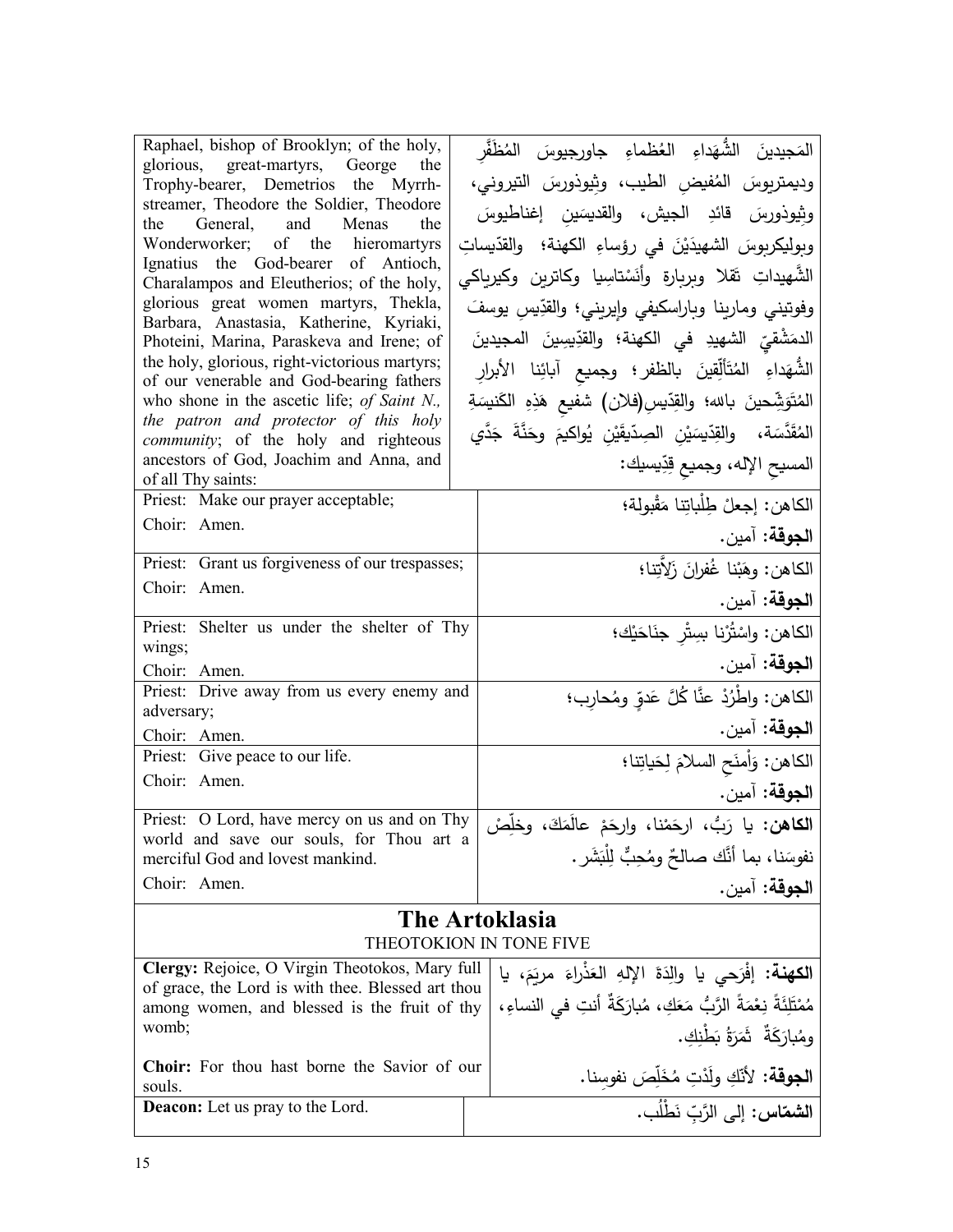| <b>Choir:</b> Lord, have mercy.                                                                                                                                                                                                                                                                                                                                                                                                                                                                                                                                                                                                                                                                                                                                      | ا <b>لجوقة:</b> يا رَبُّ ارْحَم.                                                                                                                                                                                                                                                                                                                                                                                                                                                                                                                                                                                                                                                                                                                                                                                                |
|----------------------------------------------------------------------------------------------------------------------------------------------------------------------------------------------------------------------------------------------------------------------------------------------------------------------------------------------------------------------------------------------------------------------------------------------------------------------------------------------------------------------------------------------------------------------------------------------------------------------------------------------------------------------------------------------------------------------------------------------------------------------|---------------------------------------------------------------------------------------------------------------------------------------------------------------------------------------------------------------------------------------------------------------------------------------------------------------------------------------------------------------------------------------------------------------------------------------------------------------------------------------------------------------------------------------------------------------------------------------------------------------------------------------------------------------------------------------------------------------------------------------------------------------------------------------------------------------------------------|
| Priest: O Lord Jesus Christ our God, Who<br>didst bless the five loaves in the wilderness<br>and didst satisfy the five thousand therewith,<br>Thyself bless these loaves, this wheat, wine<br>and oil, and multiply them in this city, in the<br>houses of those who celebrate this feast and<br>in all thy world, and sanctify the faithful who<br>partake of them. For it is Thou Who dost<br>bless and sanctify all things, O Christ our<br>God, and unto Thee do we ascribe glory,<br>together with Thine unoriginate Father and<br>Thine all-holy, good and life-giving Spirit,<br>now and ever, and unto ages of ages.<br>Choir: Amen.                                                                                                                        | ا <b>لكاهن:</b> أيُّها الرَّبُّ يسوعُ المَسيح إلهُنا، يا مَنْ بارَكَ<br>الْخُبْزاتِ الْخَمْسِ في القَفْرِ ، وأَشْبَعَ مِنْها خَمْسَةَ آلافٍ،<br>أنتَ باركْ أيضاً هذهِ الخُبزاتِ والقَمْحَ والخَمْرَ والزَيْت،<br>وكَثِّرْها فـي هَذهِ المدينــةِ وفـي عالَمِـكَ أَجْمَـع، قَدِّسْ<br>عبيدَكَ المـؤمنينَ الـذينَ يَتَنــاوَلونَ منهـا. لأنَّـكَ أنـتَ<br>الذي يُباركُ الأشياءَ كُلُّها ويُقَدِّسُها، أَيُّها المسيحُ إلهُنا<br>واليكَ نَرْفَعُ المَجْدَ مَعَ أَبِيكَ الذي لا بَدْءَ لَـهُ، وروحِكَ<br>الكُلِّيّ قُدْسُهُ الصــالِح والمُحْيـي، الآنَ وكُلَّ أوانِ وإلـى<br>دهر الدَّاهرين.                                                                                                                                                                                                                                       |
|                                                                                                                                                                                                                                                                                                                                                                                                                                                                                                                                                                                                                                                                                                                                                                      | ا <b>لجوقة:</b> آمين.                                                                                                                                                                                                                                                                                                                                                                                                                                                                                                                                                                                                                                                                                                                                                                                                           |
| The clergy sing the following troparion once, and then the choir sings it twice.                                                                                                                                                                                                                                                                                                                                                                                                                                                                                                                                                                                                                                                                                     | <b>TROPARION IN TONE SEVEN</b>                                                                                                                                                                                                                                                                                                                                                                                                                                                                                                                                                                                                                                                                                                                                                                                                  |
| Rich men have turned poor and gone hungry; but<br>they that seek the Lord shall not be deprived of<br>any good thing.                                                                                                                                                                                                                                                                                                                                                                                                                                                                                                                                                                                                                                                | الأغْنِياءُ افْتَقَروا وجاعوا، أمَّا الذينَ يَبْتَغُونَ الرَّبَّ<br>فَلا يُعوزُهُمْ أَيُّ خَيْرٍ .                                                                                                                                                                                                                                                                                                                                                                                                                                                                                                                                                                                                                                                                                                                              |
| Great Vespers resumes with the Aposticha.                                                                                                                                                                                                                                                                                                                                                                                                                                                                                                                                                                                                                                                                                                                            |                                                                                                                                                                                                                                                                                                                                                                                                                                                                                                                                                                                                                                                                                                                                                                                                                                 |
|                                                                                                                                                                                                                                                                                                                                                                                                                                                                                                                                                                                                                                                                                                                                                                      | THE APOSTICHA FOR PENTECOST IN TONE SIX                                                                                                                                                                                                                                                                                                                                                                                                                                                                                                                                                                                                                                                                                                                                                                                         |
| Being ignorant of the power of Thy most<br>Holy Spirit Who came to Thine Apostles, the<br>Gentiles imagined that the gift of tongues<br>was drunkenness. But we who are confirmed<br>by them cry ceaselessly, beseeching, Thy<br>Holy Spirit take not from us, O Lover of<br>mankind.                                                                                                                                                                                                                                                                                                                                                                                                                                                                                | يـا ربُّ، إنَّ الأَمَـمَ لَمّـا جَهِلـوا قُـوَّةَ الـروحِ الكُلِّـيِّ قُدْسُـهُ<br>الحالَّةَ في رُسُلِكَ، تَوَهَّموا أَنَّ انْتِقالَ الأَلْسُنِ كَانَ سُكْراً.<br>أَمَّا نَحْنُ المُتَأَيِّدينَ مِنْهُمْ، فنَهْتِفُ بِغَيرِ فُتورٍ ، مُتَوَسِّلينَ ،<br>هكذا: روِحُكَ القُدّوسُ لا تَنْزِعْهُ مِنّا يا مُحِبَّ البَشَرِ .                                                                                                                                                                                                                                                                                                                                                                                                                                                                                                       |
| Verse 1. Create in me a new heart, O God;<br>and renew a right spirit within me.<br>The<br>encompassing of Thy Disciples, revealed them<br>as speaking with other tongues, hence the<br>miraculous wonder. As for the unbelievers,<br>they thought it drunkenness, and the believers,<br>a cause of salvation to them. Wherefore, we<br>beseech Thee to make us ready for His<br>illumination, O Lover of mankind.<br><b>Verse 2.</b> Cast me not away from Thy face, and<br>take not Thy Holy Spirit from me.<br>O<br>heavenly King, the Comforter, Spirit of Truth,<br>Who art in all places, and fillest all things;<br>Treasury of good things, and Giver of life;<br>come, and dwell in us, and cleanse us from<br>every stain; and save our souls, O good One. | ئ تَمَنْ يَكْبِكُ 1: قَلباً نَقيّاً أَخْلُـقْ قيا يا ألله وروحاً<br> مُستَقْيماً جَدِّدْ فَي أَحْشائَي.    يا رَبُّ، إن وُرودَ الروح coming of the Holy Spirit, O Lord, and His<br>القُدُس وحُلولَـهُ علـى رُسُـلِكَ، جَعَلَهُمْ يَنْطِقونَ بِأَلْسِنَةٍ<br>أَخْرِي. فَلِـذَلِكَ، ظَـنَّ غيـرُ  المـؤمنينَ أنَّ هَـذا العَجَـبَ<br>المُعْجِزَ سُكْراً، وَأَمَّا المؤمنونَ، فَسَبَّبَ لَهُمْ خَلاصاً.<br>فَنَتَوَسَّلُ إِليكَ أَنْ تؤَهِّلَنا لِإِشْرِاقِهِ، يا مُحبَّ البَشَرِ .<br>ائ تونيكو 2: لا تَطْرَحْنــي مِنْ أمـام وَجهِكَ، وروحُكَ<br><i>الْقَدُّوسُ لا تَتْزِعِـهُ منِّـي.</i> أيّها المَلِكُ السَّماويُّ،<br>المُعَزِّي، روحُ الحَقِّ، الحاضِرُ في كُلِّ مَكانٍ والمـالِئُ<br>الكُلَّ، كَنزُ  الصالِحاتِ، ورازقُ الحياة، هَلَمَّ واسْكُنْ فينا<br>وَطَهِّرنا مِنْ كُلِّ دَنَسٍ، وخَلِّصْ أَيُّها الصالِحُ نُفوسَنا. |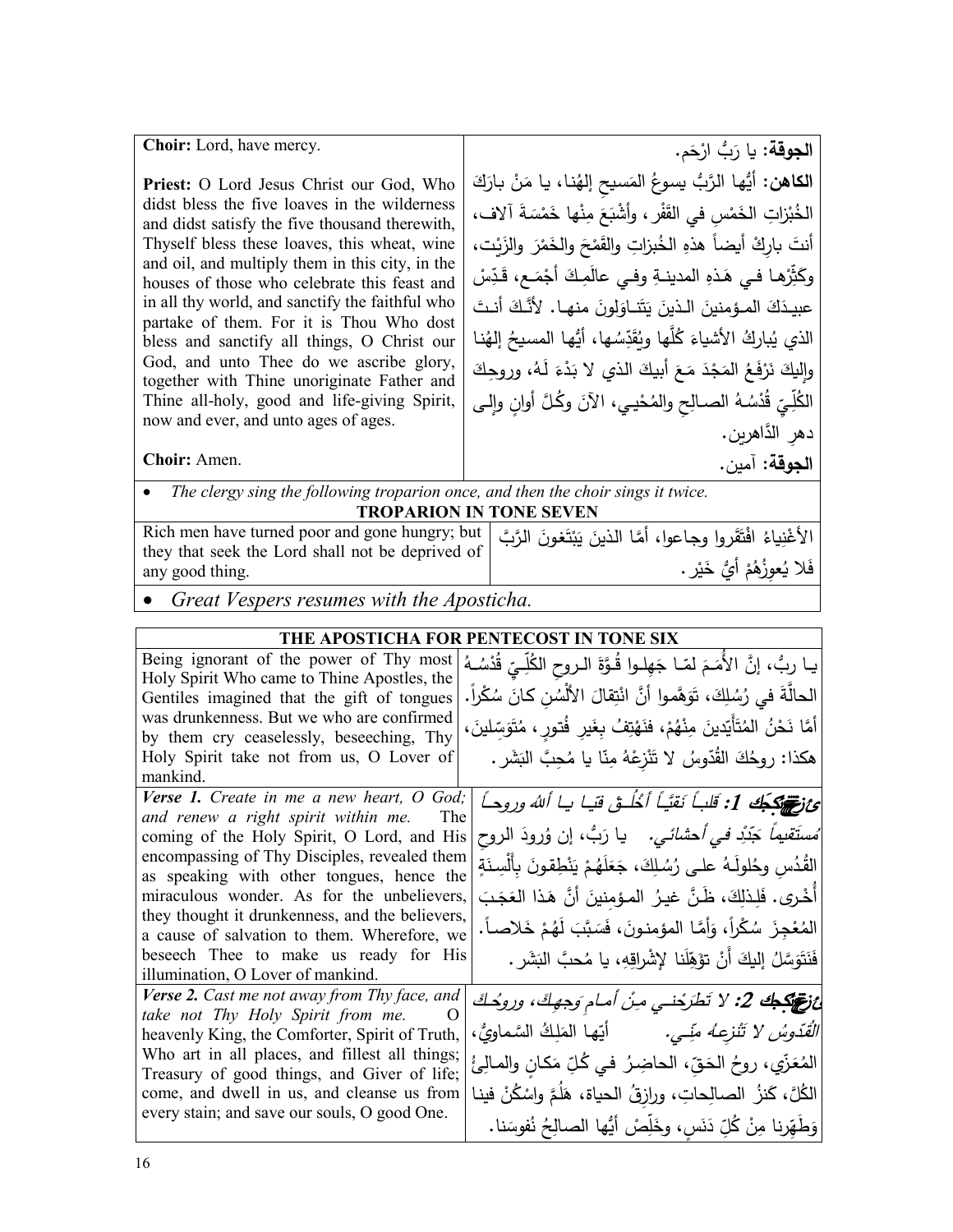| <b>DOXASTICON FOR PENTECOST IN TONE EIGHT</b>                                                       |     |                                                                                                             |  |
|-----------------------------------------------------------------------------------------------------|-----|-------------------------------------------------------------------------------------------------------------|--|
| Glory to the Father, and to the Son, and to the                                                     |     | المجدُ للآبِ، والابنِ، والروح القدسِ. الآنَ وكلَّ أوانِ                                                     |  |
| Holy Spirit; both now and ever, and unto ages<br>of ages. Amen. Of old there was confusion of       |     | <i>والى دهرِ الداهرين. آمين.</i> إنَّ الأَلسُنَ تَبَلبَلَتْ وَقْتاً                                         |  |
| tongues because of the boldness of the tower-<br>builders. But those tongues have not uttered       |     | ما بِسَبَبِ جَسارَةٍ صانِعى البُرج. أمّا الآنَ، فإنَّ                                                       |  |
| wisdom for the glory of divine knowledge.                                                           |     | الأَلْسُنَ قَدْ حُكِّمَتْ مِنْ أَجْلِ رَأِي مَعْرِفَةِ الله. هُناكَ،                                        |  |
| There God condemned the infidels                                                                    | to  | قَضىي اللهُ بالْعُقوبَةِ على المُلْحِدين، وهَهُنا المَسيحُ،                                                 |  |
| punishment, and here with the Spirit Christ<br>illuminated the fishermen. At that time, the         |     |                                                                                                             |  |
| confusion of tongues was designed                                                                   | for | بالروح أنارَ الصيّادينَ. في ذَلِكَ الحينِ، اصْطَنَعَ                                                        |  |
| vengeance, and now the unison of tongues hath                                                       |     | اخْتِلاقَ الأَصْواتِ لِلإِنْتِقامِ، والآنَ، فَقَدْ تَجَدَّدَ اتِّفاقُ                                       |  |
| been renewed for the salvation of our souls.                                                        |     | النَّغَماتِ لِخَلاصٍ نُفوسنا.                                                                               |  |
|                                                                                                     |     | THE HYMN OF ST. SIMEON THE GOD-RECEIVER                                                                     |  |
| Choir: Lord, now lettest thou Thy servant depart                                                    |     | ا <b>لكاهن:</b> الآنَ أطْلِق عبدَكَ أيُّها السيّدُ على                                                      |  |
| in peace, according to Thy word; for mine eyes<br>have seen Thy salvation, which Thou hast prepared |     | حسَبِ قولِكَ بِسَلام، لأنَّ عَيْنَيَّ قَدْ أَبْصَرَتا                                                       |  |
| before the face of all people, a light to lighten the                                               |     | خَلاصَكَ الذي أَعْدَدْتَهُ أَمامَ كُلِّ الشُّعوبِ، نوراً                                                    |  |
| Gentiles and the glory of Thy people Israel.                                                        |     | لاَسْتِعْلَانِ الأُمَمِ، ومَجْداً لِشَعْبِكَ إِسْرائِيلٍ.                                                   |  |
|                                                                                                     |     | <b>THE TRISAGION PRAYERS</b>                                                                                |  |
| People: Holy God, Holy Mighty,                                                                      |     |                                                                                                             |  |
| Holy Immortal: Have mercy on us.<br>(thrice)                                                        |     | ا <b>لشعب:</b> قُدّوسٌ اللهُ، قُدّوسٌ القوي، قُدّوسٌ الذي لا يموتُ، ارحَمْنا.<br>(ثلاثاً)                   |  |
| Glory to the Father, and to the Son, and to the Holy                                                |     | المَجدُ للآبِ والابنِ والروحِ القُدُسِ، الآنَ وكلَّ                                                         |  |
| Spirit; both now and ever, and unto ages of ages.<br>Amen.                                          |     | أوانِ وإلى دهرِ الداهرينَ. آمين.                                                                            |  |
| All Holy Trinity, have mercy on us. Lord,                                                           |     | أَيُّها الثالوثُ القدوسُ، ارحمْنا. يا ربُّ، اغْفُرْ خَطايانا. يا                                            |  |
| cleanse us from our sins. Master, pardon                                                            |     | سيّد، تَجاوزْ عَنْ سَيّئاتِنا. يا قُدّوسُ، اطّلِعْ واشْفِ أَمْراضَنا،                                       |  |
| our iniquities. Holy God visit and heal<br>our infirmities, for Thy Name's sake.                    |     |                                                                                                             |  |
| Lord, have mercy. Lord, have mercy.                                                                 |     | مِنْ أَجْلِ اسْمِكَ. يا ربُّ ارْحَم، يا ربُّ ارْحَم، يا ربُّ ارْحَم.                                        |  |
| Lord, have mercy.                                                                                   |     |                                                                                                             |  |
| Spirit; both now and ever, and unto ages of ages.                                                   |     | المَجِدُ للآبِ والابنِ والروحِ القُدُسِ، الآنَ وكلَّ   Glory to the Father, and to the Son, and to the Holy |  |
| Amen.                                                                                               |     | أوان وإلى دهر الداهرينَ. آمين.                                                                              |  |
| Our Father, Who art in heaven, hallowed                                                             |     | أبانـا الذي في السماواتِ، لِيتقدَّسِ اسمُكَ، ليأتِ مَلَكوتُك،                                               |  |
| be Thy Name. Thy kingdom come; Thy<br>will be done on earth as it is in heaven.                     |     | لِتَكُنْ مشيئَتُكَ كَمَا في السماءِ كذلِكَ على الأرض، خُبْزَنا                                              |  |
| Give us this day our daily bread; and                                                               |     | الْجَوْهَرِي أَعْطِنَا اليومَ، واتْرُكْ لَنَا ما علَيْنا، كما نَترُكُ نَحْنُ                                |  |
| forgive us our trespasses, as we forgive                                                            |     |                                                                                                             |  |
| those who trespass against us, and lead us<br>not into temptation, but deliver us from              |     | لِمَنْ لَنـا عَلَيْـهِ، ولا تُدْخِلْنَا فـي تَجْرِبـةٍ، لكـن نَجِّنَـا مِـنَ                                |  |
| evil.                                                                                               |     | الشربر .                                                                                                    |  |
| <b>Priest:</b> For thine is the kingdom, and                                                        |     | ا <b>لكاهن:</b> لأنَّ لَكَ المُلْكَ، والقُوَّةَ، والمَجْدَ، أَيُّها الآبُ والإِبنُ                          |  |
| the power, and the glory, of the Father,<br>and of the Son, and of the Holy Spirit,                 |     | والروحُ القُدُسُ، الآنَ وكلَّ أوانٍ وإلى دهرِ الداهرينِ.                                                    |  |
| now and ever and unto ages of ages.                                                                 |     |                                                                                                             |  |
| Choir: Amen.                                                                                        |     | الجوقة: آمين.                                                                                               |  |